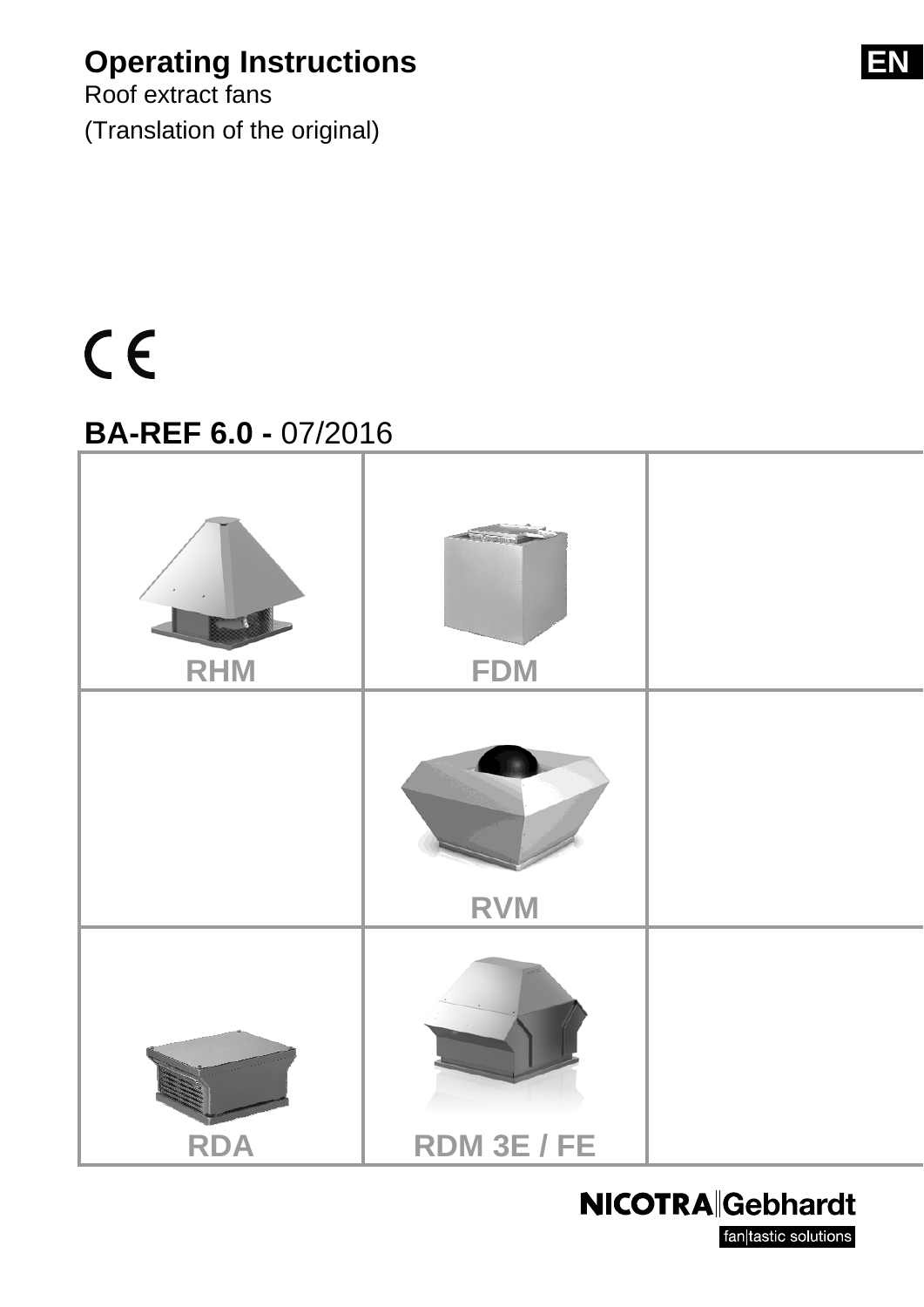### **Contents**

| $1_{\cdot}$    | $EN-2$       |
|----------------|--------------|
| 2.             | $EN-3$       |
| 3.             |              |
| 4.             |              |
| 5.             |              |
| 6.             |              |
| 7 <sub>1</sub> |              |
| 8.             |              |
| 9.             |              |
|                |              |
|                |              |
|                |              |
|                |              |
|                | <b>EN-21</b> |
|                |              |
|                | <b>EN-23</b> |

| German | <b>DE-2 DE-24</b> |
|--------|-------------------|
|--------|-------------------|

#### Weitere Sprachen auf Anfrage / Further languages on request

### 1. Revision Index

|  | Table 1-1: Revision index |  |
|--|---------------------------|--|
|  |                           |  |

| <b>Revision</b>      | Date    |
|----------------------|---------|
| BA-DV 5.1 - 05/2006  | 05/2006 |
| BA-DV 5.2 - 03/2009  | 03/2009 |
| BA-DV 5.3 - 11/2009  | 11/2009 |
| BA-DV 5.4 - 07/2010  | 07/2010 |
| BA-DV 5.5 - 01/2011  | 01/2011 |
| BA-REF 5.6 - 07/2013 | 07/2013 |
| BA-REF 5.7 - 02/2014 | 02/2014 |
| BA-REF 5.8 - 05/2014 | 05/2014 |
| BA-REF 5.9 - 12/2015 | 12/2015 |
| BA-REF 6.0 - 07/2015 | 12/2016 |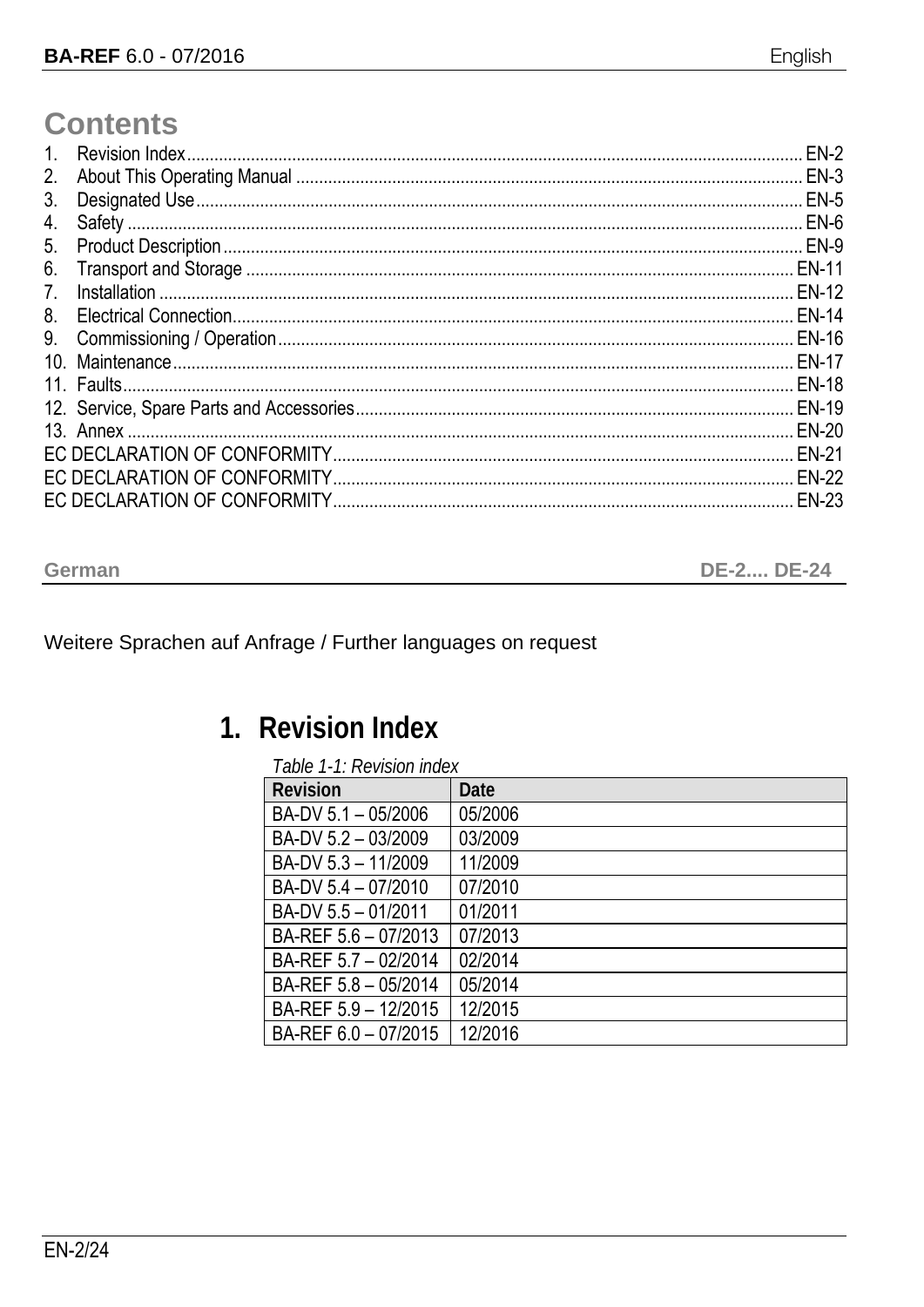### **2. About This Operating Manual**



These operating instructions are an integral part of the roof fan. Nicotra Gebhardt GmbH shall not accept any liability or provide any warranty cover for primary damage or secondary damage arising as a consequence of disregarding these operating instructions.

- Read operating manual carefully before use.
- $\blacktriangleright$  Retain operating manual for entire service life of roof fan.
- $\blacktriangleright$  Keep operating manual accessible to personnel at all times.
- **Pass operating manual on to any subsequent owner or user of roof** fan.
- $\blacktriangleright$  Insert any supplementary instructions received from the manufacturer in the operating manual.

#### **2.1. Validity**

This operating manual only applies to the roof fans stated on the front page.

#### **2.2. Target Group**

This operating manual is intended for operators and qualified professionals trained in installation, commissioning, operation, maintenance and decommissioning.

#### **2.3. Other Applicable Documents**

- $\blacktriangleright$  In addition to reading these instructions, due notice should also be taken of the following documents and specifications on the roof fan:
	- IEC 60364/
	- DIN VDE 0100
	- DIN EN 60204-1
	- DIN EN ISO 13857
	- DIN EN ISO 12100
- DIN EN ISO 13732-1
- Type plate
- Technical catalogue
- Additional notes on roof fan (Warning Signs, Arrow Indicating Direction of Rotation)

#### **2.4. Symbols and Markings**

#### **2.4.1. Use of Warning Signs**



#### Nature, source and consequences of hazard!

 $\blacktriangleright$  Steps required to avert danger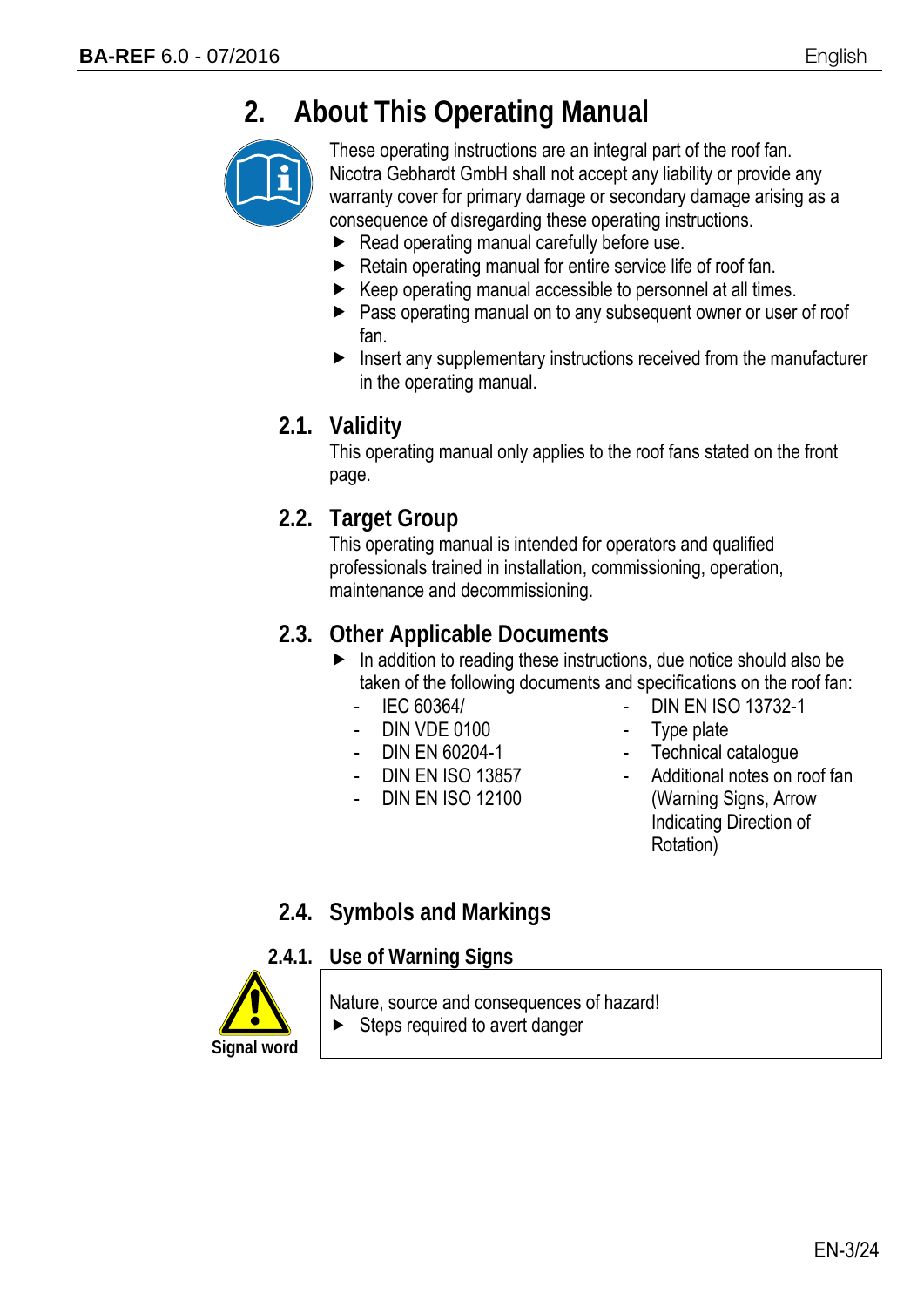#### **2.4.2. Levels of Danger in Warning Signs**

#### *Table 2-1: Levels of danger in warning signs*

| <b>Symbol / Danger Level</b>   | <b>Likelihood of Occurrence</b> | <b>Consequences of Neglect</b> |
|--------------------------------|---------------------------------|--------------------------------|
| <b>DANGER</b>                  | Imminent danger                 | Death, serious physical injury |
| $\mathbf{d}$<br><b>WARNING</b> | Potential danger                | Death, serious physical injury |
| <b>CAUTION</b>                 | Potential danger                | Minor physical injury          |
| <b>CAUTION</b>                 | Potential danger                | Damage to property             |

#### **2.4.3. Notes**

Note **Note** giving pointers for easier or safe work.  $\blacktriangleright$  Steps required for easier or safe work.

#### **2.4.4. Other Symbols and Markings**

#### *Table 2-2: Other symbols and markings*

| $1.0010 \pm 1.00101$ . The choice of the final string of $1.0010$ |  |
|-------------------------------------------------------------------|--|
| Meaning                                                           |  |
| Requirement for an operation                                      |  |
| Operation with one step                                           |  |
| Operation with several steps                                      |  |
| Bullet point (primary list)                                       |  |
| Bullet point (secondary list)                                     |  |
| For emphasis                                                      |  |
|                                                                   |  |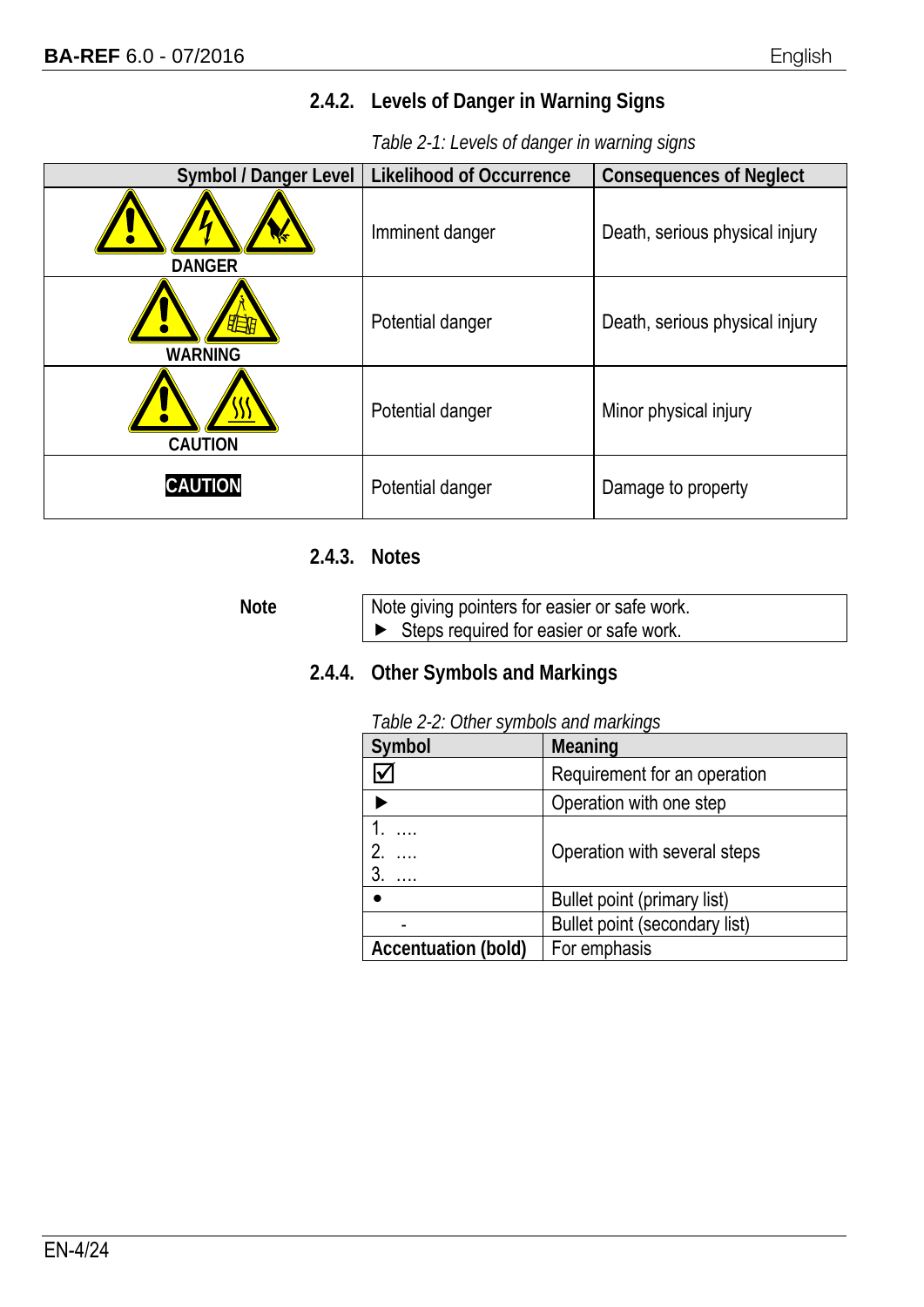### **3. Designated Use**

**3.1. Operating Data / Maximum Ratings** 



**Risk of injury!** 

 $\blacktriangleright$  Adhere to technical specifications and permissible limits.

**For technical specifications reference should be made to the type plate, technical data sheet and technical catalogue.**

The roof fans are suitable for extracting dust-free air and other non-corrosive gases or vapours.

#### **Permissible conveyed medium temperatures** *Table 3-1: Maximum ratings*

| <i>LANIC J-L.</i><br><i>WAXIHUHH TAWIY</i> S |                                                    |                                      |
|----------------------------------------------|----------------------------------------------------|--------------------------------------|
| Range                                        | Perm. temperature of<br>conveyed medium            | Max. ambient temp.<br>on drive motor |
| <b>RHM 31/F1</b>                             | $-20^{\circ}$ C to $+40^{\circ}$ C                 |                                      |
| <b>RDA 21</b>                                | -20 $^{\circ}$ C to +40 $^{\circ}$ C <sup>1)</sup> |                                      |
| FDM <sub>F1</sub>                            | $-20^{\circ}$ C to $+40^{\circ}$ C                 | $+40^{\circ}$ C                      |
| RVM <sub>F1</sub>                            | $-20^{\circ}$ C to $+40^{\circ}$ C                 |                                      |
| RDM 3E/FE - 4D/43/63                         | $-20^{\circ}$ C to $+120^{\circ}$ C                |                                      |
| RDM 3E/FE - BI/4P/6P                         | $-20^{\circ}$ C to $+60^{\circ}$ C                 |                                      |

1) = Data depend on model; see full list "Roof fans".

|                | Examples of incorrect use include the following:                                      |
|----------------|---------------------------------------------------------------------------------------|
|                | Extraction of media with impermissibly high or low temperatures                       |
| <b>CAUTION</b> | Extraction of corrosive media                                                         |
|                | Extraction of very dusty media<br>$\bullet$                                           |
|                | Extraction of potentially explosive media.                                            |
|                | Unauthorised operation                                                                |
|                | No operation above the indicated rpm (see type plate, data sheet)                     |
| <b>CAUTION</b> | No operation at rpm ranges with increased vibration (resonance)                       |
|                | No operation at rpm ranges out of permitted fan curve area (stability of<br>$\bullet$ |
|                | flow pattern)                                                                         |
|                | No operation if fan becomes polluted                                                  |
| <b>CAUTION</b> | Avoid dynamic load of the impeller.                                                   |
|                | No frequent alteration of load (stop and go)!                                         |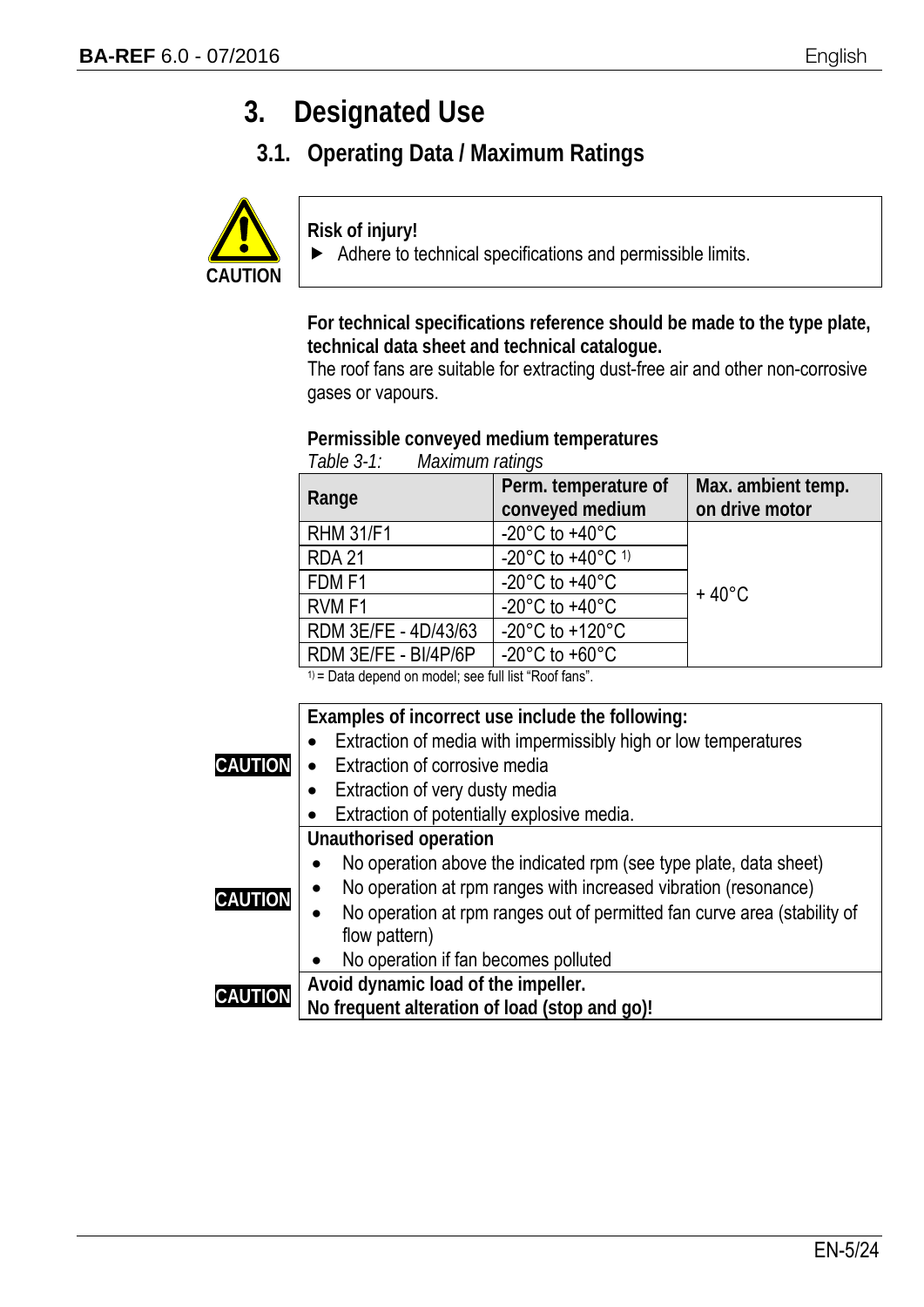### **4. Safety**

#### **4.1. Product Safety**

The fans offer a high degree of operational safety and high quality standards guaranteed by a certified Quality Management System (EN ISO 9001). Before leaving the factory all the fans are inspected and sealed with a mark of conformity.

Nevertheless, when operating roof fans supplied by Nicotra Gebhardt GmbH there can be a risk of death or injury for the user or third parties, and a risk of damage to the roof fan or other material assets.

- ▶ Only use roof fans in perfect working order and as intended, having due regard for safety, an awareness of hazards and in due compliance with the operating instructions.
- Arrange immediate repair of any faults which could compromise safety.



**The roof extract fans are delivered without inlet guards. If there is a danger of contact with the impeller owing to the way the fan is installed, then it is necessary to fit an inlet guard conforming to DIN EN ISO 13857 (available as an accessory).** 

**Only then the roof fan can be set in operation!** 

#### **4.2. Safety Instructions**

- ▶ The roof fan may only be commissioned, operated and serviced in compliance with the following instructions:
	- − Operating instructions
	- − Warning and information signs on roof fan
	- − Any other operating and installation instructions pertaining to the machine
	- − Terms and requirements relevant to the machine
	- − Applicable national and regional regulations, especially regarding health & safety and accident prevention.

#### **4.3. Safety Devices**

- ▶ Use appropriate safeguards to prevent contact with rotating parts (shafts, impeller, etc.).
- After installation (and before electrical connection) immediately refit any guards which have been removed during installation.

**CAUTION** The suitability of protection devices and their fixtures to the fan have to **be evaluated within the complete security concept of the installation.**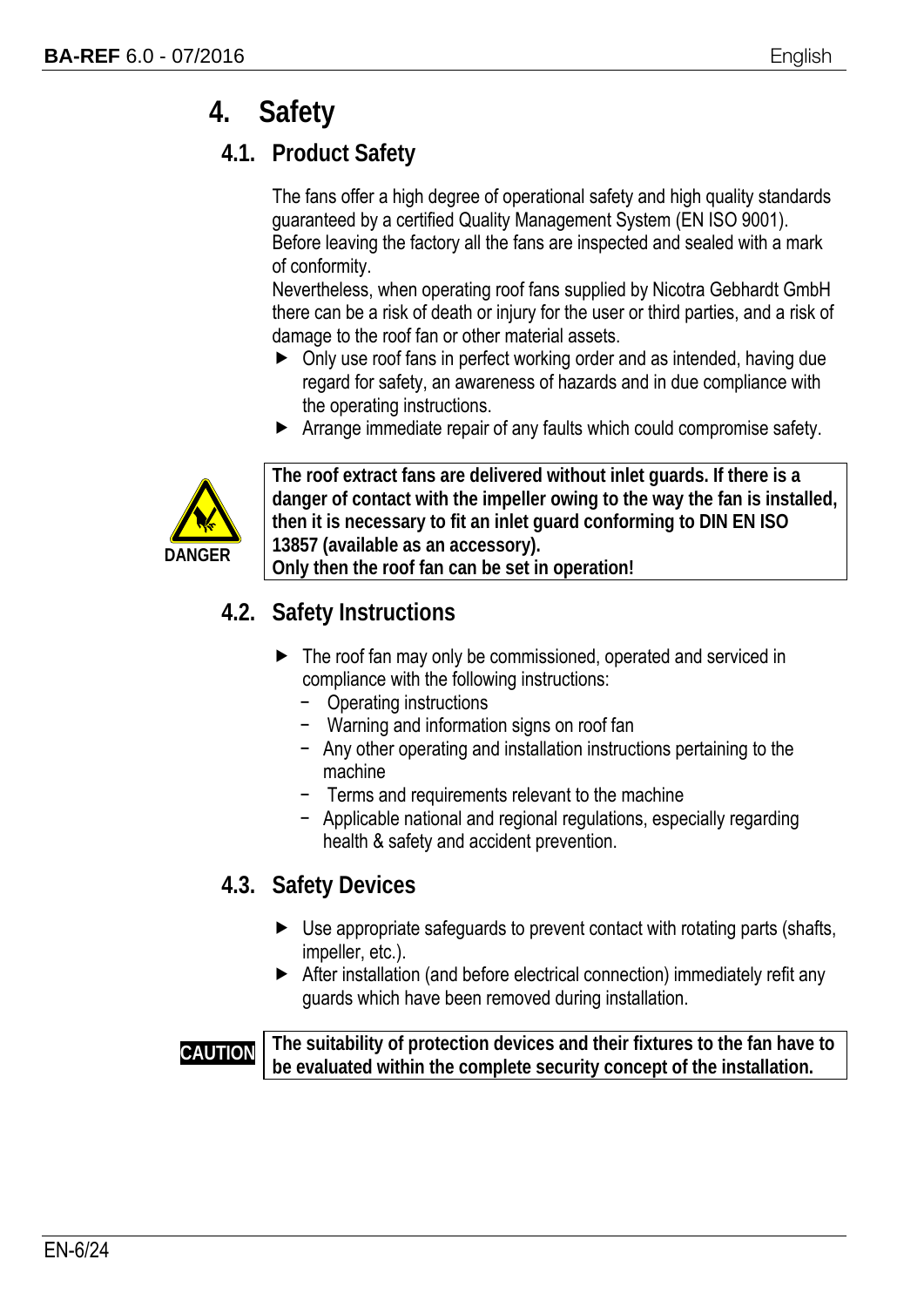#### **4.4. Professional Staff**

- $\blacktriangleright$  Installation of roof fan and any work on it to be carried out by skilled professionals only with due regard to these operating instructions and any applicable regulations.
- Electrical connection to be carried out by qualified electricians only.

#### **4.5. Protective Gear**



**Ensure that members of staff are wearing protective gear appropriate to their deployment and environment. The protective clothing is specified below!**

#### **4.6. Specific Hazards**

#### **4.6.1. Noise Emission**

The sound emission expected in normal use of the fan is documented in the technical lists and should be duly taken into account.



**Wear ear defenders when working near to or on the running fan!** 

#### **4.6.2. Heavy Loads**

The heavy weight of the roof fan and its components entail the following risks in transit and during installation:

- Risk of being trapped, crushed or cut by moving or toppling machinery
- Danger of falling components
- **Do not stand or work under suspended loads**
- **Wear a hard hat, safety shoes and gloves**

#### **4.6.3. Rotating Shafts and Impellers**

Objects falling onto rotating shafts and impellers can fly off at an angle and cause serious injury.

Articles of clothing and hair can get caught in rotating shafts and impellers.

- **Do not remove guards during operation**
- **Do not wear loose-fitting clothing when working near rotating shafts and impellers**
- **Wear goggles**

#### **Caution electrical hazard!**

**Electrical potential at intermediate circuit of Driver and power connections if the permanentmagnet motor rotates!** 

- do not work at the fan if the impeller/motor is not locked
- lock fan impeller by proper means

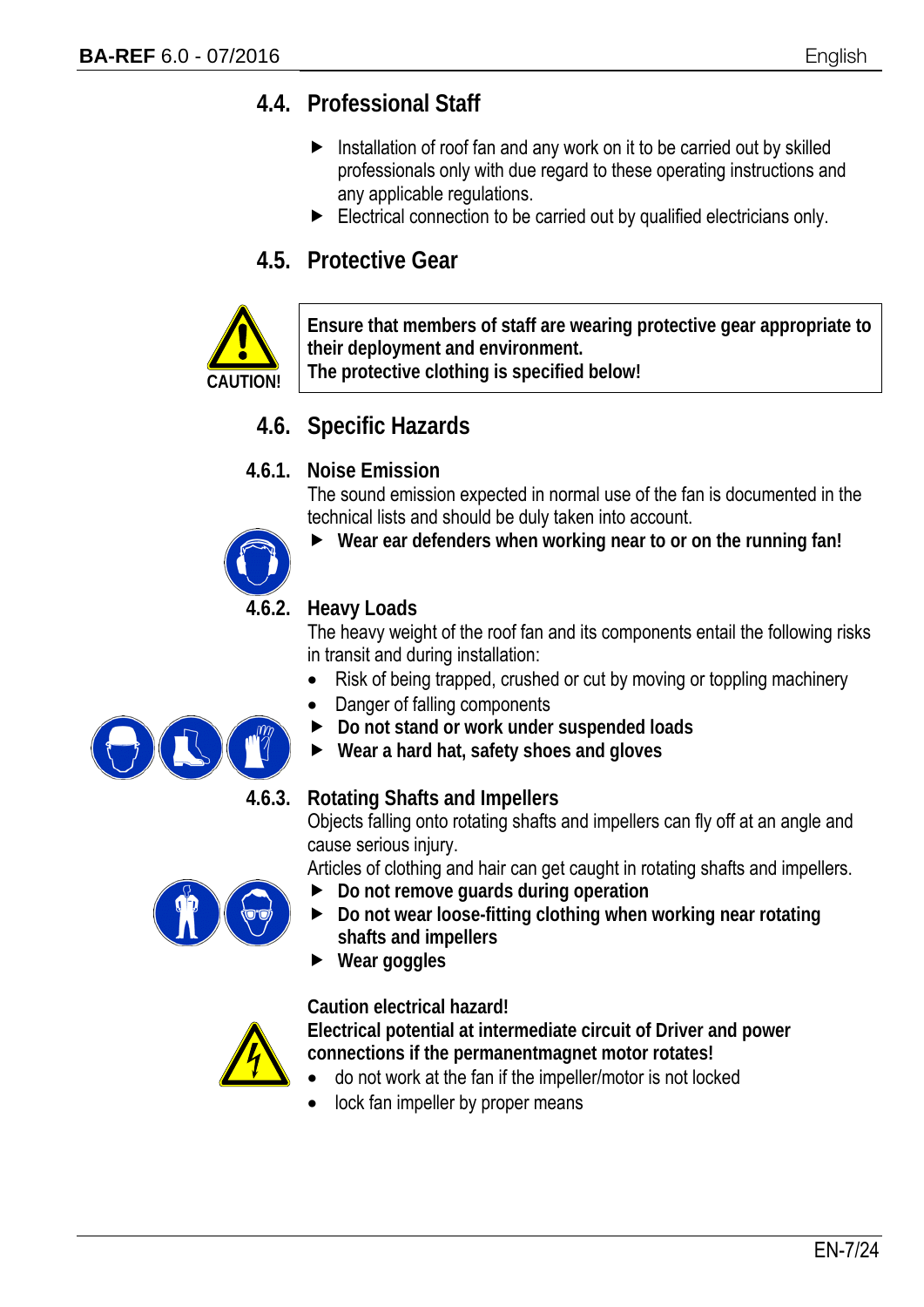#### **4.6.4. Hot Surfaces**

There is a risk of sustaining burns or scalds on hot surfaces during operation.

- **Do not touch the motor during operation**
- **When the roof fan has stopped wait until the motor has cooled down**
- **Wear protective gloves**

#### **4.7. Structural Modifications, Spare Parts**

**Note Unauthorised structural modifications may not be made to the roof fan without the consent of Nicotra Gebhardt GmbH. Nicotra Gebhardt GmbH shall not accept liability for any damage arising as a result of said modifications. Use only genuine spare parts supplied by Nicotra Gebhardt GmbH.** 

#### **4.8. Installation and Maintenance**

- $\blacktriangleright$  The following steps should be taken before working on the roof fan:
	- Switch off the machine and take measures to prevent it from being switched back on accidentally.
	- Display the following message on a sign: **Do not switch on! Work currently in progress on the machine**

#### **4.9. Signs on the Roof Fan**

Depending on the model, the type plate and the arrow indicating the direction of rotation are fitted to the housing or handle for high visibility.

#### **4.9.1. Type Plate**

NICOTRA | Gebhardt D-74638 Waldenburg CE Tel.: +49 (0) 7942 101 384 Fax.: 385 email: service@nicotra-gebhardt.com RDM 3E-3545-43-11-J0 GERÄTE-NR. 150-746714-0/1 HERSTELLJAHR 2015 **VENTILATOR MOTOR**  $\overline{\mathbf{v}}$  $= 3600$  m3/h  $\overline{U} N$  = 230/400 V(D/S) = 386 Pa  $\begin{array}{|c|c|c|c|c|c|} \hline \texttt{=} & 386 & \texttt{Pa} & \texttt{f} & \texttt{N} & \texttt{=} & 50 \\ \hline \texttt{=} & 1350 & 1/\text{min} & \texttt{f} & \texttt{B} & \texttt{max} & \texttt{=} & 48 \\ \hline \end{array}$  $dPfa$  $HZ$  $n \max = 1350$  $Hz$ Dichte = 1.2 kg/m3 I N = 3,3/1,9 A  $Tmax = 120$  °C  $n N = 1430 1/min$ ETA opt =  $42.9$  %  $n \text{ max} = 1350$  $1/min$  $P N = 0.75$ kW  $P S max = 0.899$ kW  $T$  M max = 40  $^{\circ}$ Schutzart IP 55 Wärmeklasse F Stromart  $3\sim$ EU 1253/2014: NRVU-UVU-VSD ps, int=46 Pa, SFPint=107  $W/(m^3/s)$ IMV: K=158 m<sup>2</sup>s/h, m=42 kg, c=5,6 m/s Within EU: Use with VSD only !

*Fig 4-1: Example type plate*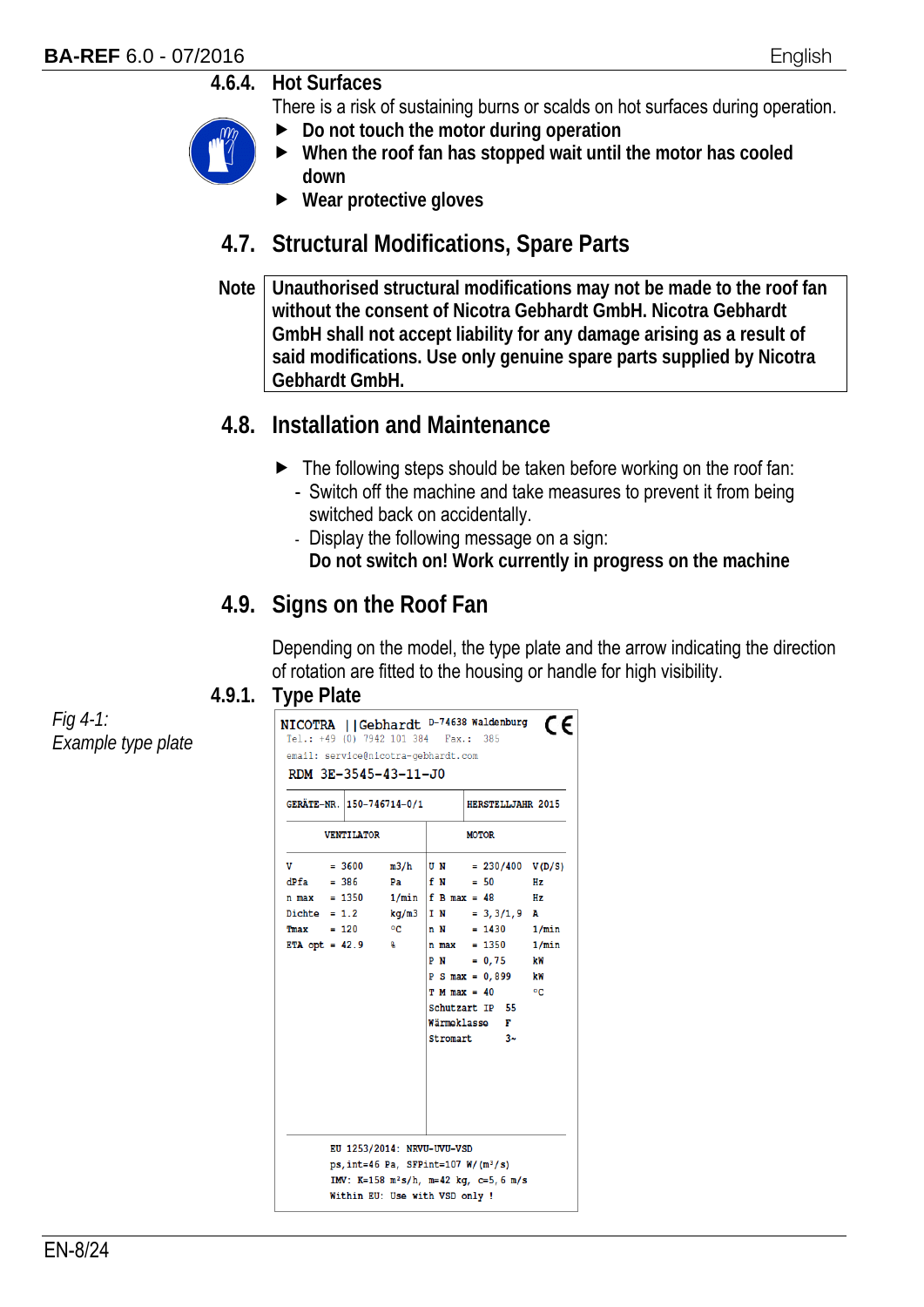#### **BA-REF** 6.0 - 07/2016 English

#### **4.9.2 Arrow Indicating Direction of Rotation**

*Fig 4-2: Arrow indicating direction of rotation*

*Fig 4-3: Example circuit diagram*

**4.9.3 Terminal Board Circuit Diagram**

Stuck / inserted in terminal box or stuck on motor bracket.<br>  $\frac{1}{\text{Intercept of the Mott of } \{n\}}$ 



### **5. Product Description**

#### **5.1. General Information on Roof Fans**



**All the roof fans are delivered ready for connection and are protected by an outlet guard conforming to DIN EN ISO 13857. Inlet guards are not fitted as standard.** 

**If there is a danger of contact with the impeller owing to the way the fan is installed, then it is necessary to fit an inlet guard conforming to DIN EN ISO 13857 (available as an accessory).** 

#### **5.2. Roof Fans with Built-In Motor**

**5.2.1. RDA 21** *genovent*



Centrifugal roof fan, with built-in motor, horizontal discharge, made of galvanised sheet steel. Outlet guard conforming to DIN EN ISO 13857.

#### **5.3. Roof Fans with Built-On Motor**

#### **5.3.1. RVM F1**

Centrifugal roof fan, vertical discharge, with standard IEC motor, galvanised sheet steel V-casing and structure.

Outlet guard conforming to DIN EN ISO 13857.



#### **5.3.2. RDM 3E/FE** *genovent*

Centrifugal roof fan, vertical discharge, with standard IEC motor outside airstream with external air cooling. Aluminium casing and galvanised sheet steel structure.

More information on fans with integrated frequency inverter see separate operation manual BA-ESR\_NI-DV.



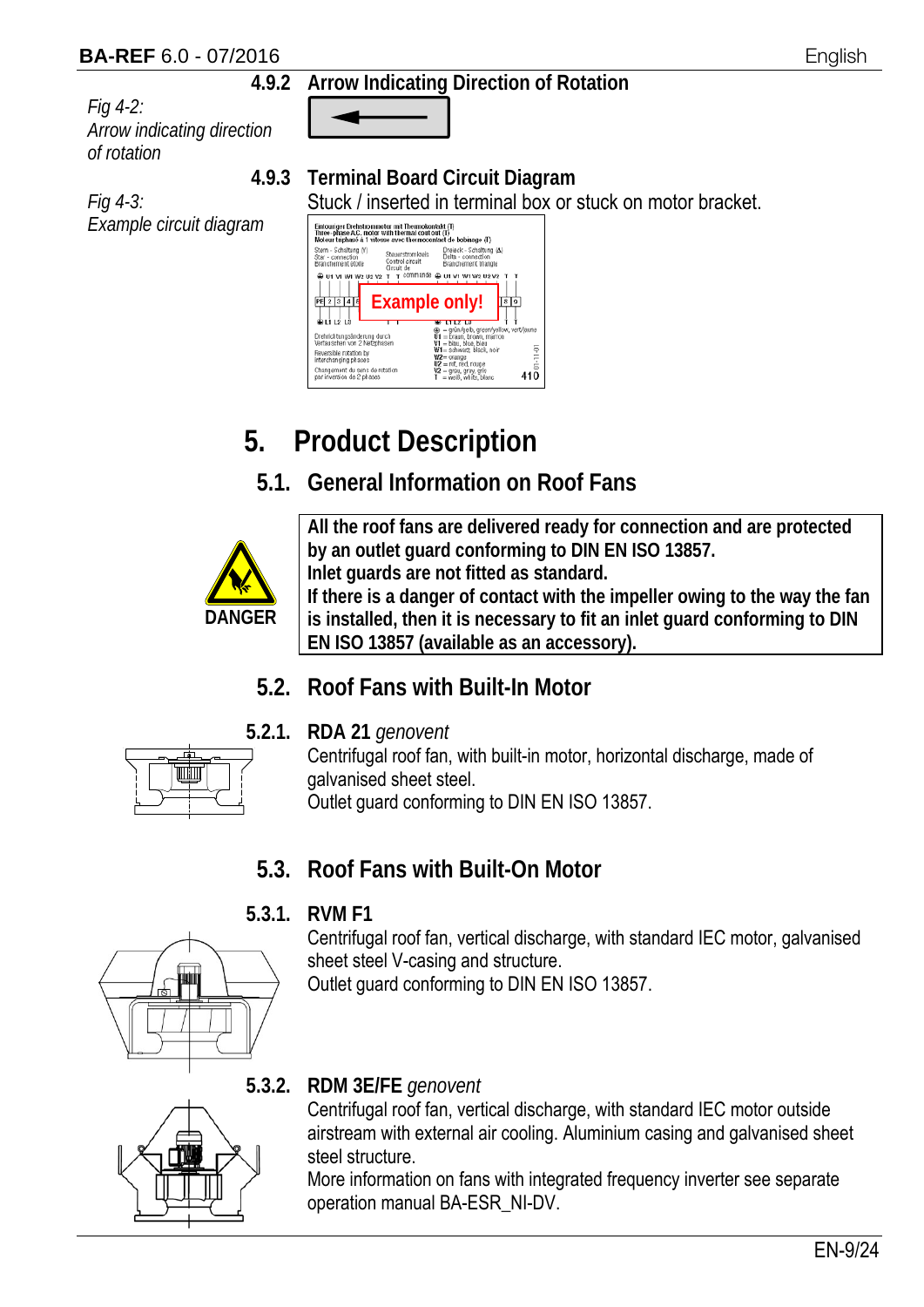#### **BA-REF** 6.0 - 07/2016 **English**



**5.3.3. RHM 31/F1** 

Centrifugal roof fan, horizontal discharge, with standard IEC motor, galvanised sheet steel cowl and structure. Outlet guard conforming to DIN EN ISO 13857.



#### **5.3.4. FDM F1**

Centrifugal roof fan, highly noise-attenuated design, vertical discharge, with standard IEC motor, galvanised sheet steel casing and structure Outlet guard conforming to DIN EN ISO 13857

#### **5.4. Motor Protection**

#### **5.4.1. Models RDA 21**

The motors used in RDA 21 models are fitted with thermal contacts. With single-phase motors drawing up to max. 2.5 A the thermal contacts are connected in sequence externally with the winding.

They switch the motor off automatically when it has reached a set maximum temperature and switch it back on again automatically when it has cooled down. In all other motors the winding temperature is monitored by thermal contacts in combination with a motor protection unit or a contactor assembly.

#### **5.4.2. Models RVM/ RDM3E/ RDMFE/ RHM/ FDM**

The motors used in RVM/ RHM/ FDM/ RDM 3E/FE - 4D/43/63 models are fitted with thermal contacts.

They switch the motor off automatically when it has reached a set maximum temperature and switch it back on again automatically when it has cooled down.

The motors used in the variable-speed models RDM 3E/FE - BI/4P/6P are protected against overload by frequency inverter. The frequency inverter reacts with a speed reduction up to switch the motor off.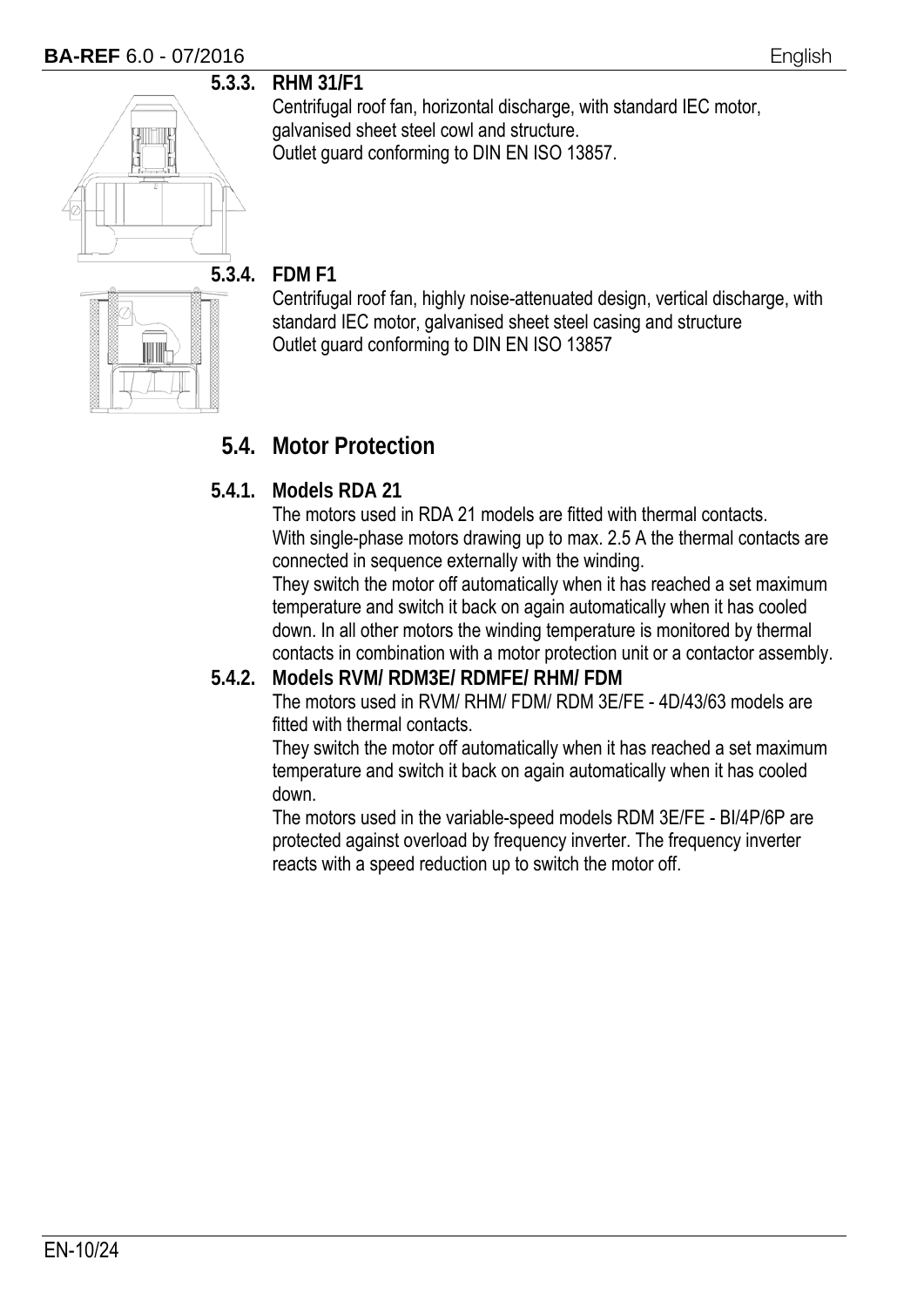### **6. Transport and Storage**

#### **6.1. Packaging**

Roof fans are packaged in sturdy cardboard boxes or wooden crates depending on their size and weight.

#### **6.2. Symbols on Packaging**

The following symbols are printed on the cardboard boxes:

| Table $6-1$ : | Symbols on packaging |  |
|---------------|----------------------|--|
|               |                      |  |

| Symbol         |                  | <b>Anno</b> |    |
|----------------|------------------|-------------|----|
| <b>Meaning</b> | Handle with care | Keep dry    | oc |

#### **6.3. Transportation of Roof Fan**

Danger of injury from falling components!

- ▶ Use tested and appropriate load handling equipment only (see type plate or data sheet).
- $\blacktriangleright$  Lift the roof fan by the base frame and/or by the eyelet rings only.
- Secure load.
- Do not stand under suspended loads.

**The casing may be damaged by lifting!** 

**CAUTION**

**WARNING**



*Fig 6-1: Lifting device*

The roof fans listed below should always be lifted by the eyelet rings using a lifting device and spacer crossbar.

Lifting device and spacer crossbar for roof fans:

- RVM F1-7180 and 7190
- RDM FE-7180 and 7190
- 1. Select means of transport according to weight and dimensions of fan.
- 2. Lift roof fan at the lifting points provided (see packaging).
- 3. Secure load using e.g. straps or other aids designed to prevent slipping.
- 4. Transport roof fan with care and avoid damage caused by e.g. knocks and hitting the ground hard at an angle.

#### **6.4. Storage of Roof Fan**

**Risk of corrosion!** 

 $\triangleright$  Store the fan in its packaging, adding any other protection dictated by its storage environment.

**CAUTION**

- ▶ Store roof fan in a well-ventilated room only at normal temperatures and in a non-corrosive atmosphere.
- $\triangleright$  Store roof fan in conditions registering less than 70 % atmospheric humidity.
- Adhere to max. permissible temperature of –20°C to +40°C.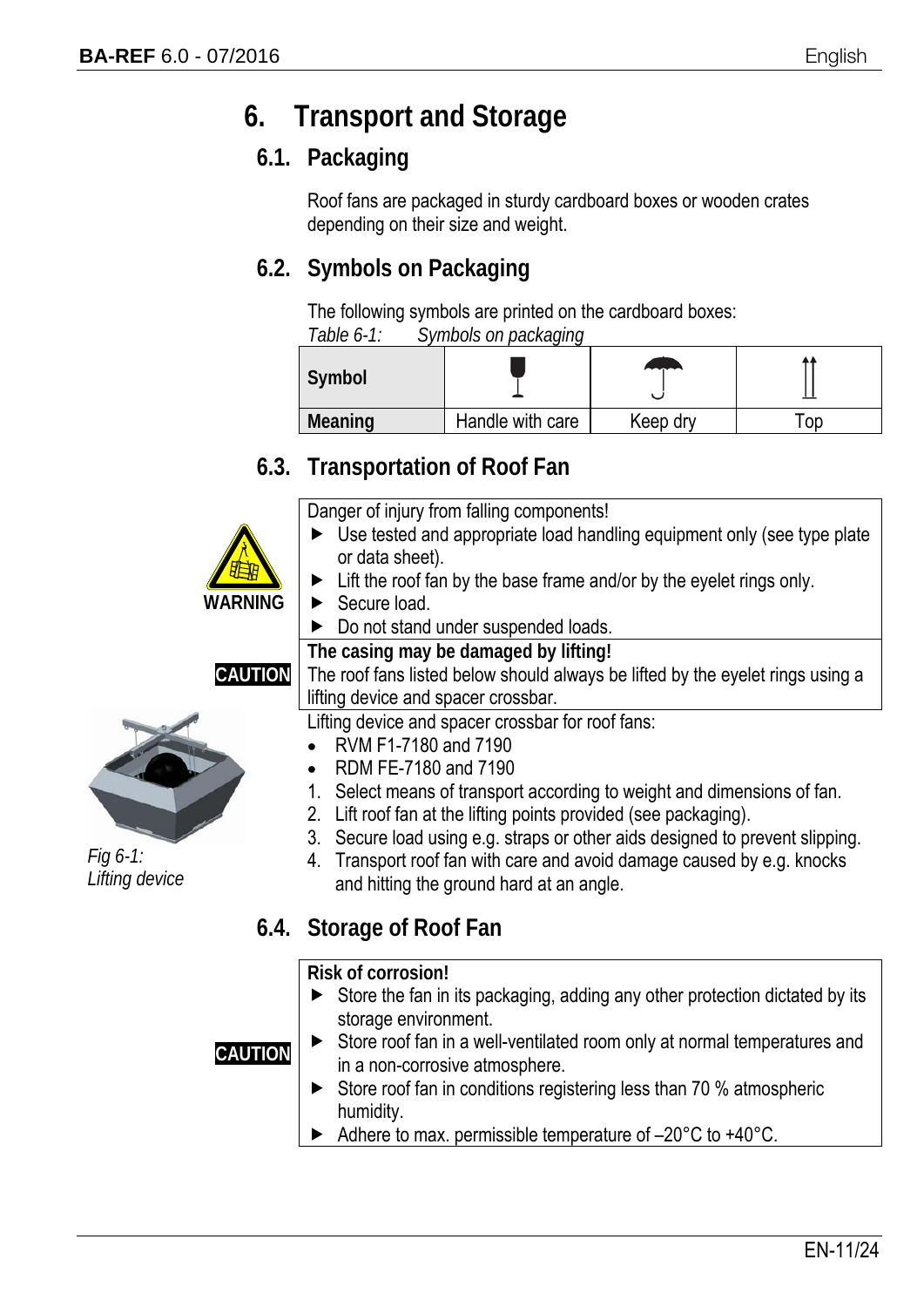### **7. Installation**

### **7.1. Safety Instructions for Installation**

▶ Observe the safety instructions and preventive measures in Chapter 4 and the relevant legal requirements.

#### **7.2. Installation Preparation**

- $\boxtimes$  Place of installation suitable for the roof fan in terms of its category, condition, ambient temperature and environmental media.
- $\boxtimes$  Base level and with sufficient load-bearing capacity.
- $\boxtimes$  Place of installation horizontal (installation permissible on surfaces with angles of inclination of up to max. 20°).
- Note In the case of the roof fans listed below the two discharge openings opposite each other should be placed at right angles to the pitch.
	- $\bullet$  RDA 21
	- RDM 3E/FE

*Fig 7-1: Installation direction*



- 
- $\boxtimes$  Remove all the packaging and dispose of it correctly.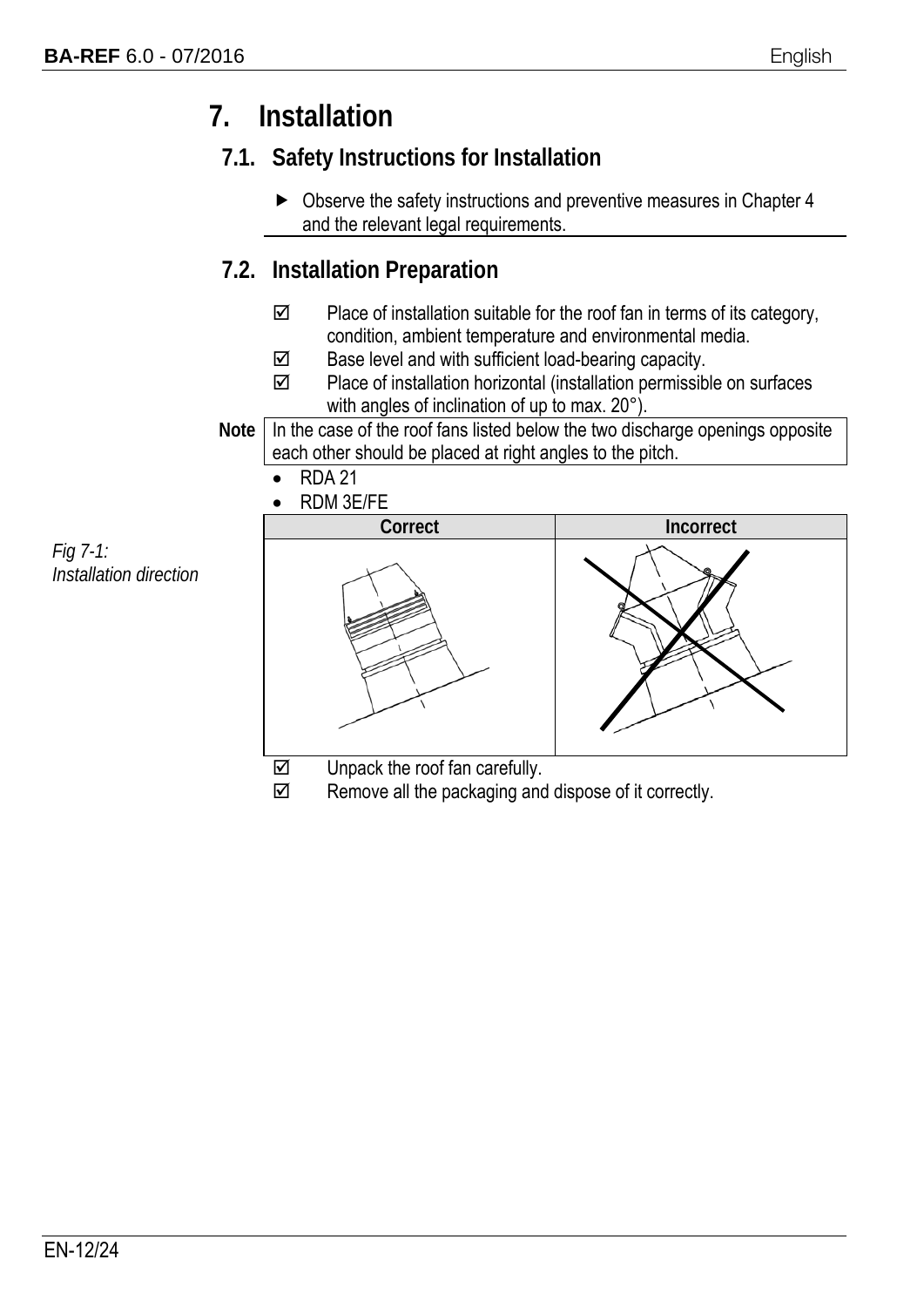#### **7.3. Carrying out Installation**

The roof fans are designed for mounting on a base. There are four holes in the base frame for fixing to the roof base. **Access to the fixing holes:** 



- 2. Place the roof fan complete with mounting plate on the base (A and B).
- 3. Insert connecting cable but do not connect.
- 4. Mount sealing washers (4) (plastic) under the base fixing bolts.
- 5. Tighten base screws evenly.
- 6. Rotate impeller by hand ensuring that it runs smoothly and freely.
- 7. If applicable, refit side panels on fan.

**Note Use adjustable connecting sleeves to connect to ducting!**   $\boxtimes$  No forces or vibrations transferred to the roof fan from plant parts!

 $\boxtimes$  The stability against collapse of the fan has been checked!

*Fig7-2: Roof base*

 $\circled{3}$ 

*Fig 7-3: Sealing*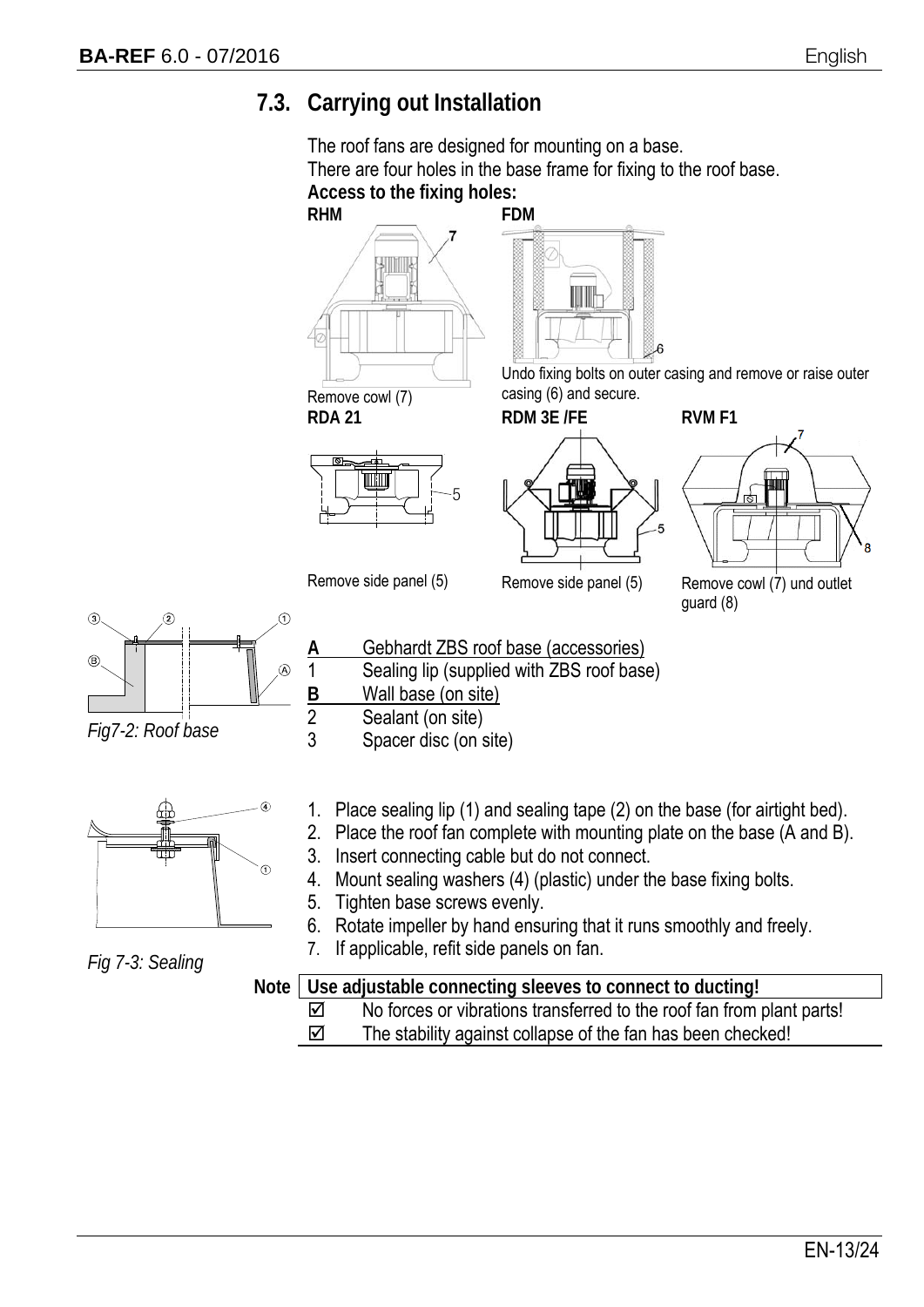**CAUTION**

**Warping impedes smooth running of impeller and causes fatigue fractures!** 

- Avoid uneven tightening of base screws.
- $\blacktriangleright$  Install roof fan so as to guarantee its stability at all times during operation.

#### **7.4. Installing Safety Devices**

**Note** | Conformity with DIN EN ISO 13857 only relates to the safety guard installed insofar as it is supplied with the fan. The operator of the system is responsible for full compliance with DIN EN ISO 13857.

- 1. Fit guards to protect exposed inlet openings (DIN EN ISO 13857).
- 2. Design safety devices in such a way that they prevent objects from being sucked in or from falling in.
- 3. Ensure that all the mechanical safety devices are fitted.

### **8. Electrical Connection**

#### **8.1. Safety Instructions for Electrical Connection**



Caution! Danger of electric shock!

- Observe the safety instructions and preventive measures in Chapter 4 and the relevant legal requirements.
- EN 60204

#### **8.2. Connecting the Motor**

- **Note** All the roof fans are delivered ready for connection. The terminal box and inspection switch are located under the cowl and housing cover respectively. The connection diagram is located in the terminal box.
- **Note** The system should always be evaluated in its entirety and specific application in terms of assessing whether it conforms to the applicable EMC standards and directives.

This is the responsibility of the customer.

**Frequency inverter operation** 

RDA 21 type roof fans should only be operated using a

**CAUTION** compatible sinusoidal filter active on all poles between the converter and

> motor. Standard dU/dt filters are not permitted for use on the converter.

Separate EMC protective measures may be required with the combination of revision switches and frequency converters.

- $\boxtimes$  Current, voltage and frequency of mains supply checked for conformity with fan type plate and motor rating plate.
- $\boxtimes$  Star-delta or soft start provided for motors with a nominal output >4 kW.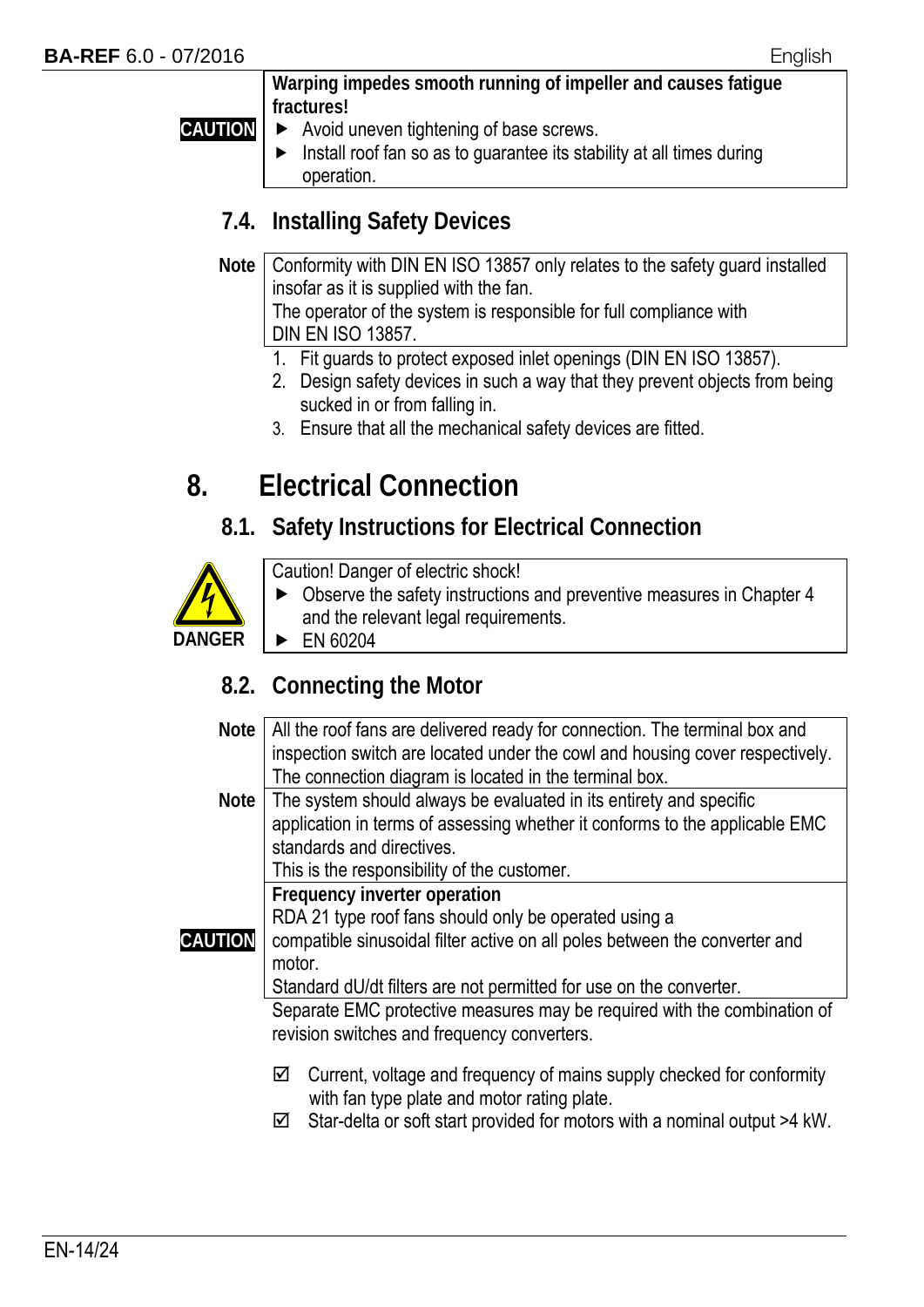- $\boxtimes$  Inspection switch present if applicable.
- $\boxtimes$  Note separate operating instructions BA-ESR NI DV for devices with integrated frequency inverter

*Table 8-1: General diagram of roof fans*

- - 1 Cowl 2 Cable duct
	- 3 Terminal box
	- Inspection switch
		- (optional)
- 5 Side panel
- 6 Outer member
- 7 Casing
- 8 Outlet guard
- 9 Integrated frequency inverter for type RDM 3E/FE - BI/4P/6P





- 1. Remove cowl (1).
	- 1.1 . Dismantle outlet guard (RVM) (8)
- 2. Lock the impeller for highly efficient permanent magnet motors
- **Measures taken to prevent roof fan from starting suddenly.** 
	- 3. Remove side panels on following models
		- 3.1. FDM model undo outer member (6) and lift off or raise and prop up securely
		- 3.2. RDA 21/ RDM 3E/RDM FE models remove side panel (5)
		- 3.3. RVM: undo casing (7) and lift off or raise prop up securely (large sizes)
	- 4. Run connection cable through cable duct in base frame (2) to terminal box (3) or inspection switch (4) or frequency inverter (9).
	- 5. On RDM 3E/RDM FE models lay mains power cable loosely to allow the central section to be swung back easily.
	- 6. In the vicinity of the impeller fix the cable to the support arm with cable clips (RDM 3E/RDM FE), and fix the cable to the guard and/or handle using cable ties.
	- 7. Refit outer member (FDM) and side panels (RDA 21/ RDM 3E/RDM FE).
	- 8. Connect motor as shown on connection diagram supplied resp. integrated frequency inverter (see separate operation manual BA-ESR\_NI-DV)
	- 9. Fit cowl (1) and outlet guard (RVM and FDM) (8).
	- 10. Ensure that all the electrical safety devices have been fitted and connected.
	- 11. Connect motors with a nominal output >4 kW to star-delta or soft start.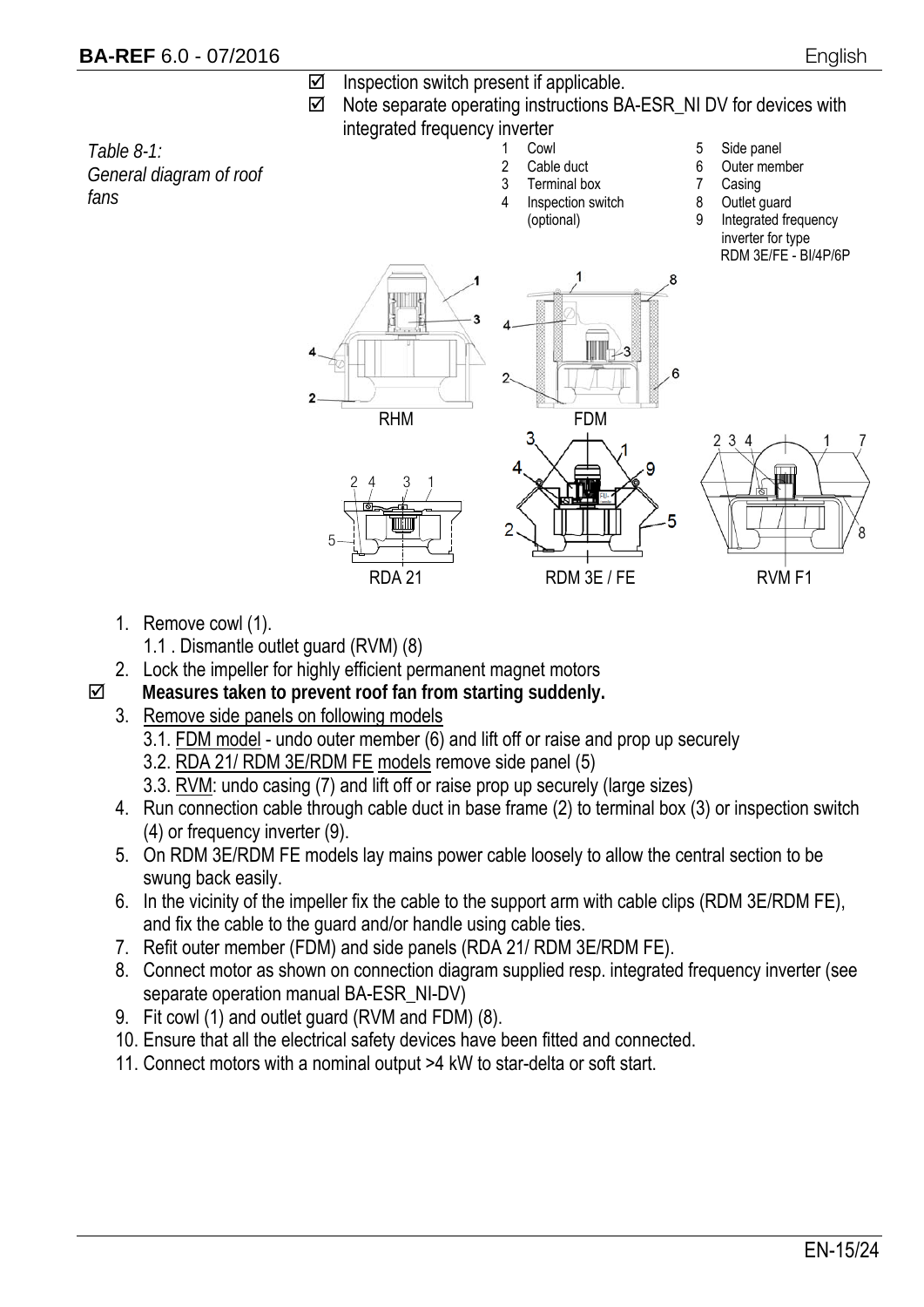#### **8.3. Carrying out a Test Run**



Risk of injury from rotating impeller!

- Never reach into the impeller when the fan is open.
- 1. Disconnect motor / frequency inverter from the mains.
- 2. Take measures to prevent roof fan from being switched on accidentally.
- 3. Clear the ducting system and fan of all foreign bodies (tools, small parts, construction waste, etc.).
- 4. Close all the inspection openings.
- 5. Switch on fan and check direction of rotation of impeller by comparing it with the arrow on the fan indicating the direction of rotation.
- 6. If the direction of rotation is wrong, reverse the polarity of the motor / frequency inverter having due regard to the safety instructions or by used of OJ-DV Hterm (see page 33 in separate operating manual BA-ESR\_NI-DV).
- 7. Once operating speed has been reached measure the current consumption and compare it with the nominal motor current on the roof fan type plate or motor rating plate.
- 8. If there is continuous overload switch the roof fan off immediately.
- 9. Check that the roof fan runs smoothly and quietly. Ensure that there are no unusual oscillations or vibrations.
- 10. Check the motor for any abnormal noises.

### **9. Commissioning / Operation**

The motors are designed for continuous operation S1. If operations involve more than three starts per hour Nicotra Gebhardt GmbH shall be required to confirm the suitability of the motor.

#### **9.1. Commissioning the Roof Fan**



2. Switch on roof fan.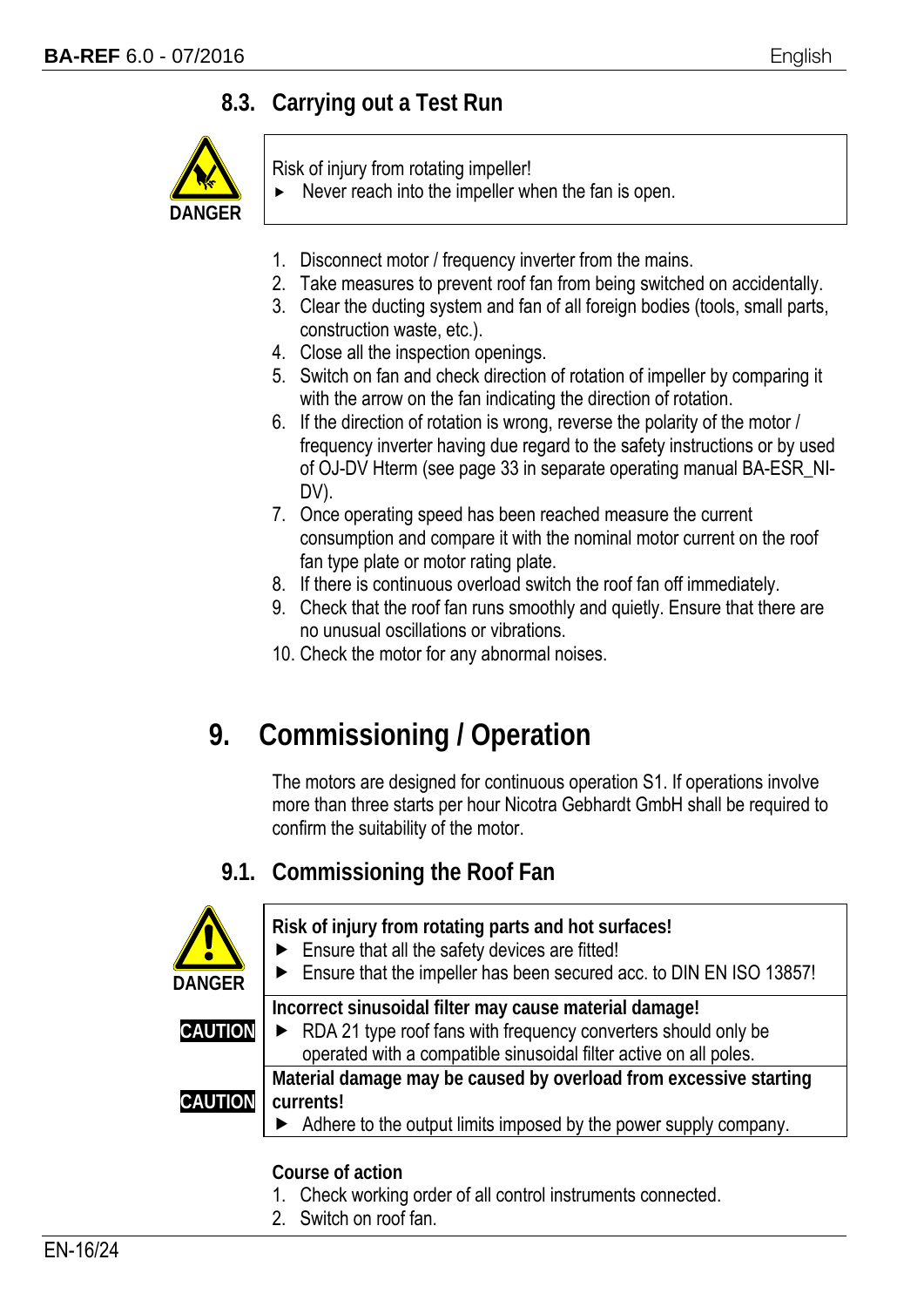### **10. Maintenance**

#### **10.1. Safety Instructions for Maintenance**

- ▶ Observe the safety instructions and preventive measures in Chapter 4 and the relevant legal requirements.
- $\blacktriangleright$  Follow the directions of the motor supplier and the instructions specified by the manufacturers of the switches and control units.

#### **10.2. Maintenance Preparation**

- 1. Disconnect motor from the mains.
- 2. Roof fans fitted with an inspection switch should be switched off by means of the inspection switch.
- 3. Take measures to prevent roof fan from being switched on accidentally.
- 4. Wait until the impeller has stopped.
- 5. Wait until all hot surfaces have cooled down.
- 6. Remove any residues from the fan.

#### **10.3. Tilting the RDA/RDM 3E/RDM FE Roof Fan Up / Back**



Risk of injury from roof fan falling back suddenly from tilted position!

 $\blacktriangleright$  Take measures to prevent roof fan from swinging back.



*Fig 10-1: Tilting mechanism*

#### **Tilting up**

- $\boxtimes$  Side panels removed, cowl removed
	- 1. Remove screws (8).
	- 2. Tilt back central section (10).
	- 3. Secure central section on both sides using screws (8) and nuts in articulated joint (9).

#### **Tilting back (after servicing)**

- 1. Prop up tilted roof fan (release locking screws).
- 2. Remove locking screws from articulated joint (9) and lower roof fan carefully down out of tilted position.
- 3. Insert and tighten fixing bolts (8).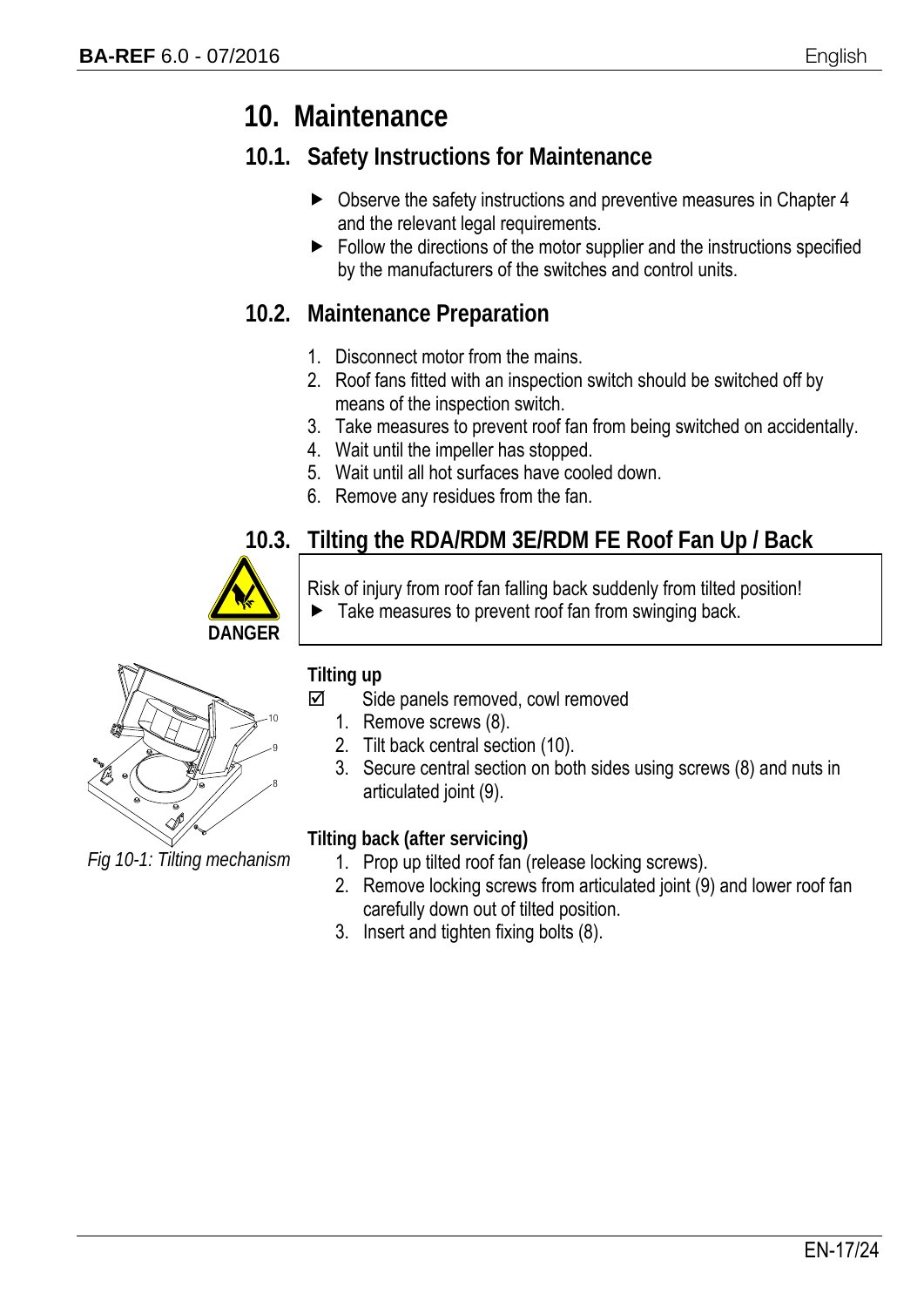#### **10.4. Observing Regular Inspection Intervals**

 In the interests of upkeep and safety we recommend having the operation and condition of the fans inspected at regular intervals by duly qualified service personnel or a professional maintenance firm and documenting these inspections.

The nature and extent of the maintenance work, the service intervals and any additional work required needs to be specified on a case-by-case basis depending on the use of the fans and the general conditions on site.

Our servicing and inspection recommendations based on VDMA 24186-1 can be found on our website -Downloads-.

- $\boxtimes$  Maintenance preparation completed
- $\boxtimes$  Roof fan tilted up and secured (RDA/RDM)

**CAUTION Pressure washers can cause damage to property!**  Do not use pressure washers (steam jet cleaners) to clean the equipment. **Maintenance recommendations for roof fans:**  ▶ Conduct test run if applicable (see Chapter 8.3).

Document inspection intervals observed.

**CAUTION** If the state of the fan does not allow adapted action for repair it has to **be put out of order immediately and to be replaced if required.** 

### **11. Faults**

If faults occur during operation which cannot be repaired by maintenance personnel please contact the service department of Nicotra Gebhardt GmbH.

#### **CAUTION**

**Roof fan may be damaged by improper operating states!**  Switch the roof fan off immediately if permissible limits are exceeded and in the event of irregularities or faults.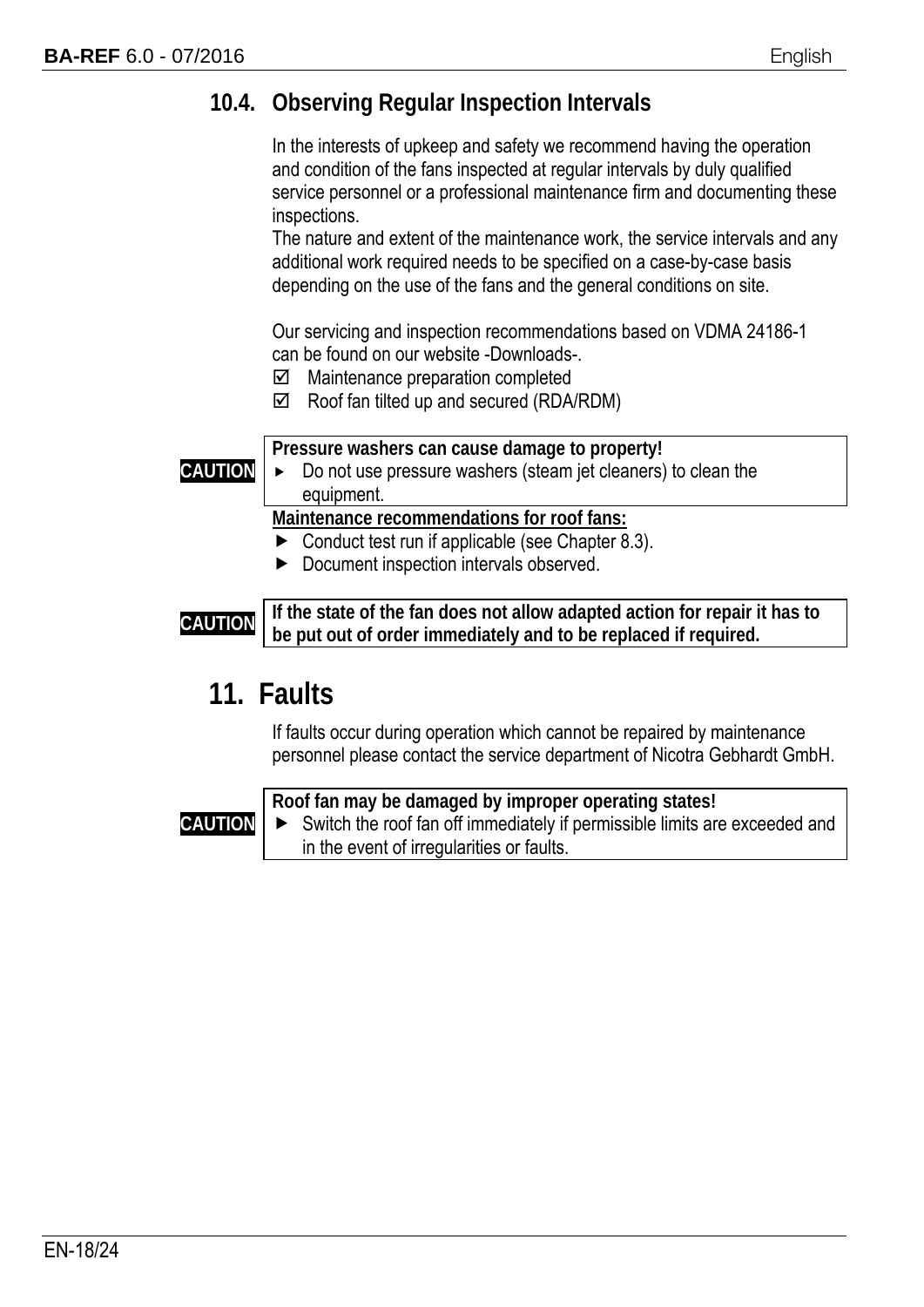### **12. Service, Spare Parts and Accessories**

Nicotra Gebhardt GmbH Gebhardtstraße 19–25 74638 Waldenburg **Germany** 

Tel.: +49 (0) 7942 101 384 Fax: +49 (0) 7942 101 385 Mail: service@nicotra-gebhardt.com www.nicotra-gebhardt.com

#### **12.1. Ordering Spare Parts**

► Use only genuine spare parts supplied by Nicotra Gebhardt GmbH as featured in the list of spare parts.

The use of spare parts supplied by other manufacturers may compromise the safety of the equipment.

The requirements for CE conformity are no longer met if spare parts supplied by other manufacturers are fitted.

Nicotra Gebhardt GmbH shall not accept any liability or provide any warranty cover in respect of primary or secondary damage arising as a consequence of using spare parts supplied by other manufacturers.

Spare parts can be ordered online at www.gebhardt.de/partshop

#### **12.2. Accessories**

Nicotra Gebhardt GmbH has a wide range of accessories for economic and efficient use of the fans.

Accessories are optional and always need to be ordered separately.

Spare parts should be selected on the basis of the technical specifications or via our electronic selection program.

Accessories are supplied with separate operating or installation instructions unless their installation or use are self-explanatory.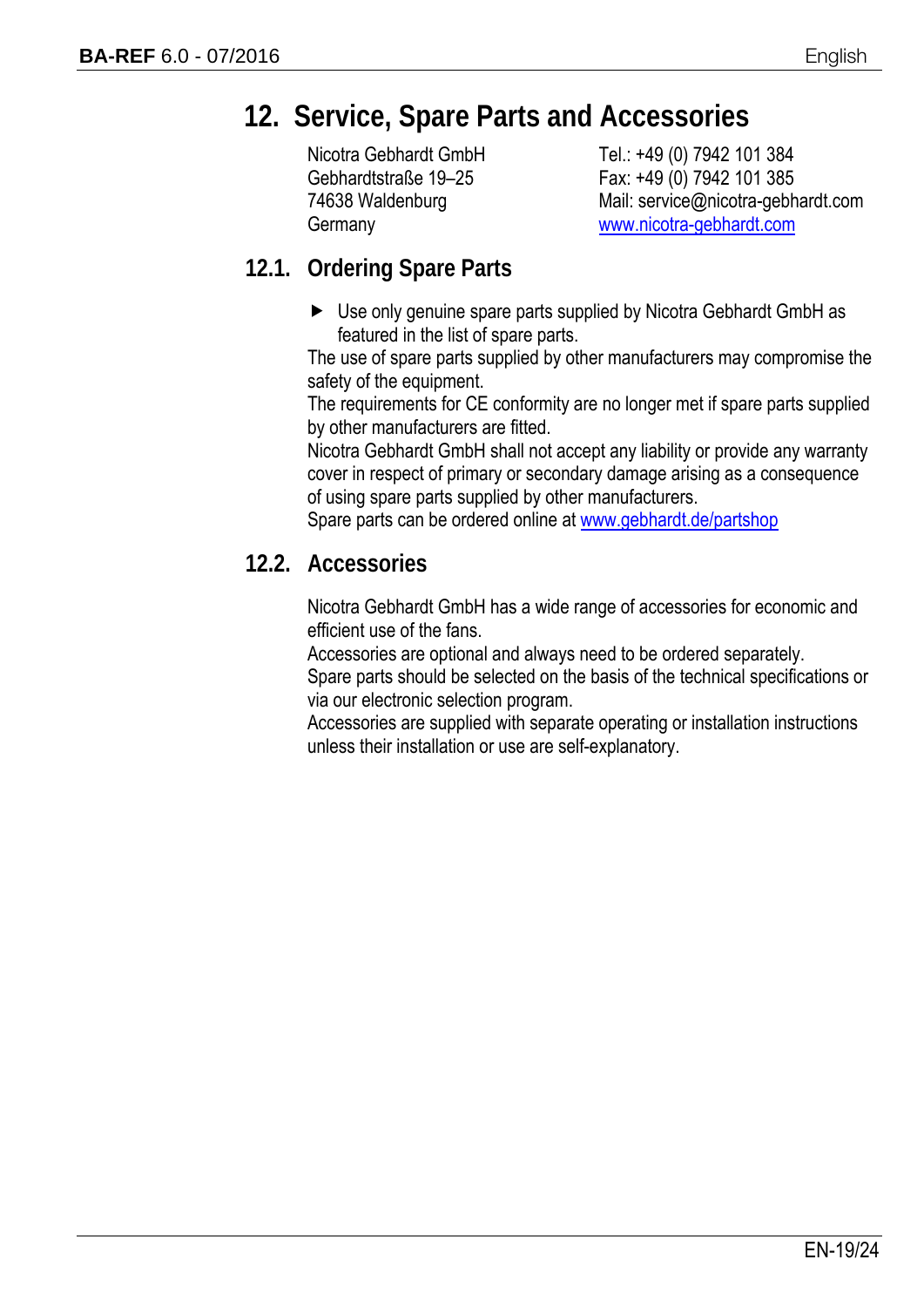### **13. Annex**

#### **13.1. Further Documentation Supplied by Nicotra Gebhardt GmbH**

*Table 14 1: Further documentation*

| <b>Type of Documentation</b>            | <b>File Location</b>                |
|-----------------------------------------|-------------------------------------|
| Maintenance and inspection              | Internet, see link in Chapter 10.4. |
| recommendations                         |                                     |
| Electric wiring diagram                 | <b>Connection diagrams:</b>         |
| EC Machinery Directive 2006/42/EC       | Annex                               |
| EU Low Voltage Directive 2014/35/EU     | Annex                               |
| EC-Directive for the setting of         | Annex                               |
| ecodesign requirements for energy-      |                                     |
| related products (2009/125/EC)          |                                     |
| <b>EU Electromagnetic Compatibility</b> | Annex                               |
| Directive (2014/30/EU)                  |                                     |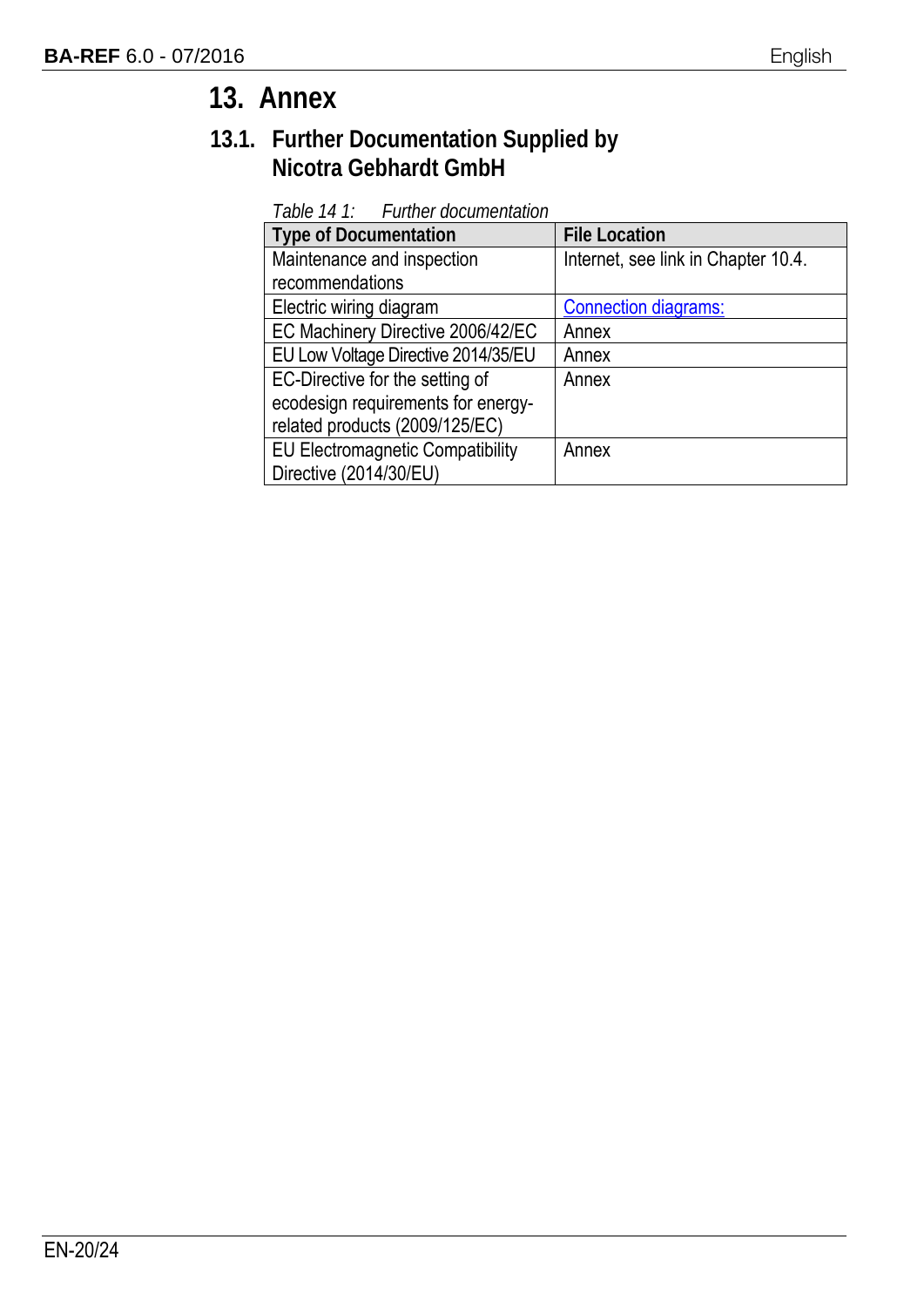### **EC DECLARATION OF CONFORMITY**

to EC Machinery Directive (2006/42/EC) EU Low Voltage Directive (2014/35/EU)

We hereby declare that, as designed, constructed and placed in the stream of commerce by ourselves, the machinery named below meets the relevant health and safety requirements specified in the EC Directives listed below. This declaration shall be null and void if modifications are made to the machine without consulting us and obtaining our approval.

Designation: **Roof fan** Machine type: **RHM / RDM 3E/FE / FDM / RDA 21 / RVM** Year of construction/type designation: **See type plate**

Relevant EC Directives: **EC Machinery Directive (2006/42/EC) EU Low Voltage Directive (2014/35/EU)** 

Harmonised standards applied, in particular: **DIN EN ISO 12100 , DIN EN ISO 13857, DIN EN 60204-1** 

Waldenburg, 20.04.2016

Representative for the documentation: Jeanette von Berg

Head of Production **Research & Development Director** 

ill. Anidish

i.V. I. Stöbe i.V. Dr. J. Anschütz

For the full list of applied standards and technical specifications see manufacturer's documentation.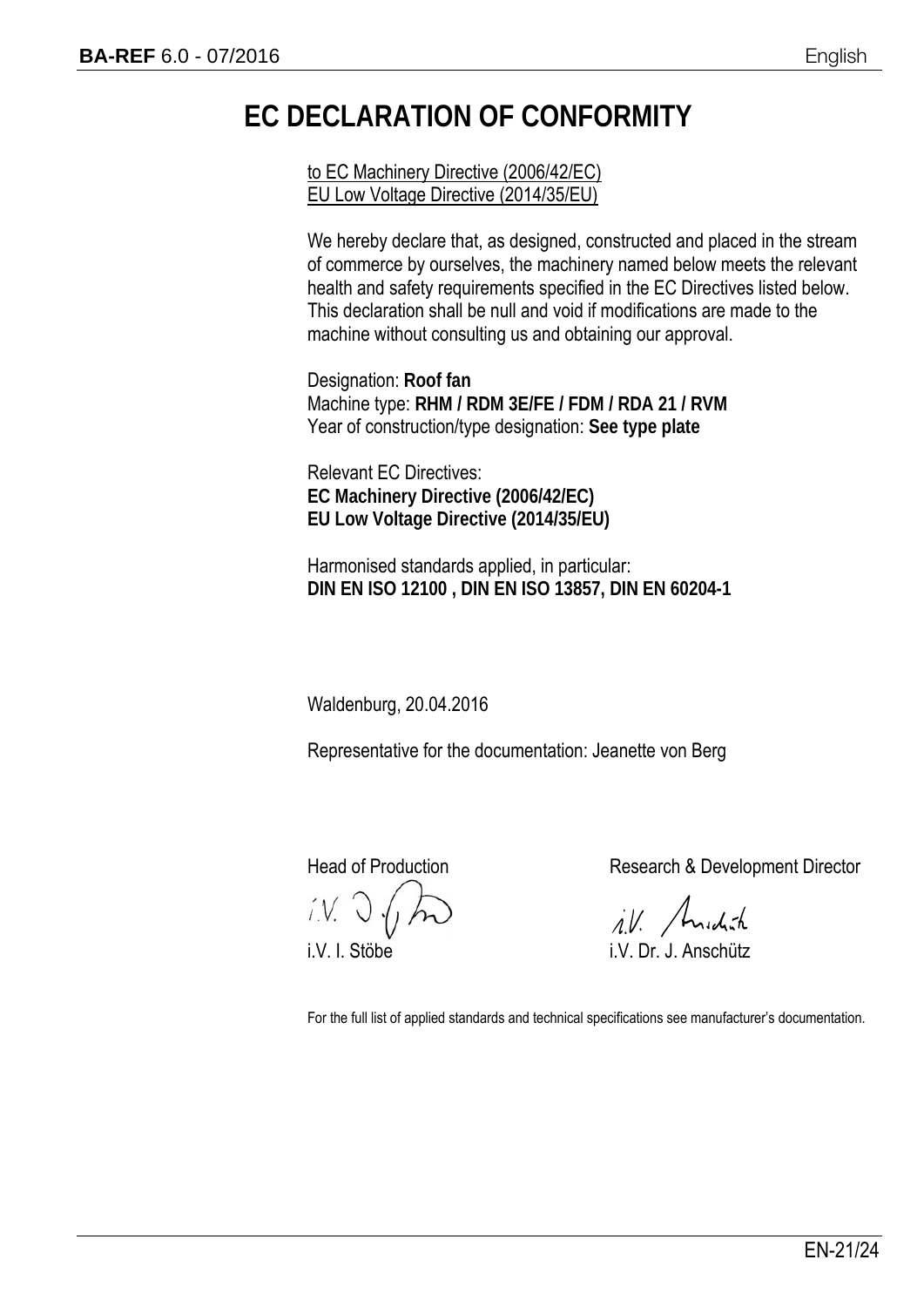### **EC DECLARATION OF CONFORMITY**

We hereby declare that, the machinery named below complies with the ecodesign requirements set by Commission Regulation (EU) No 1253/2014, according to Annex III, No 1.

| Designation:                   | Roof fan                                                                                               |
|--------------------------------|--------------------------------------------------------------------------------------------------------|
| Machine type:                  | RHM / RDM 3E/FE / FDM / RDA 21-EC / RVM                                                                |
| Serial no:                     | See type plate                                                                                         |
| Year of manufacturing:         | See type plate                                                                                         |
| <b>Relevant EC Directives:</b> | EC-Directive for the setting of ecodesign<br>requirements for energy-related products<br>(2009/125/EC) |

Waldenburg, 18.12.2015

Head of Production **Research & Development Director** 

i.V. Andrah

i.V. I. Stöbe i.V. Dr. J. Anschütz

For the full list of applied standards and technical specifications see manufacturer's documentation.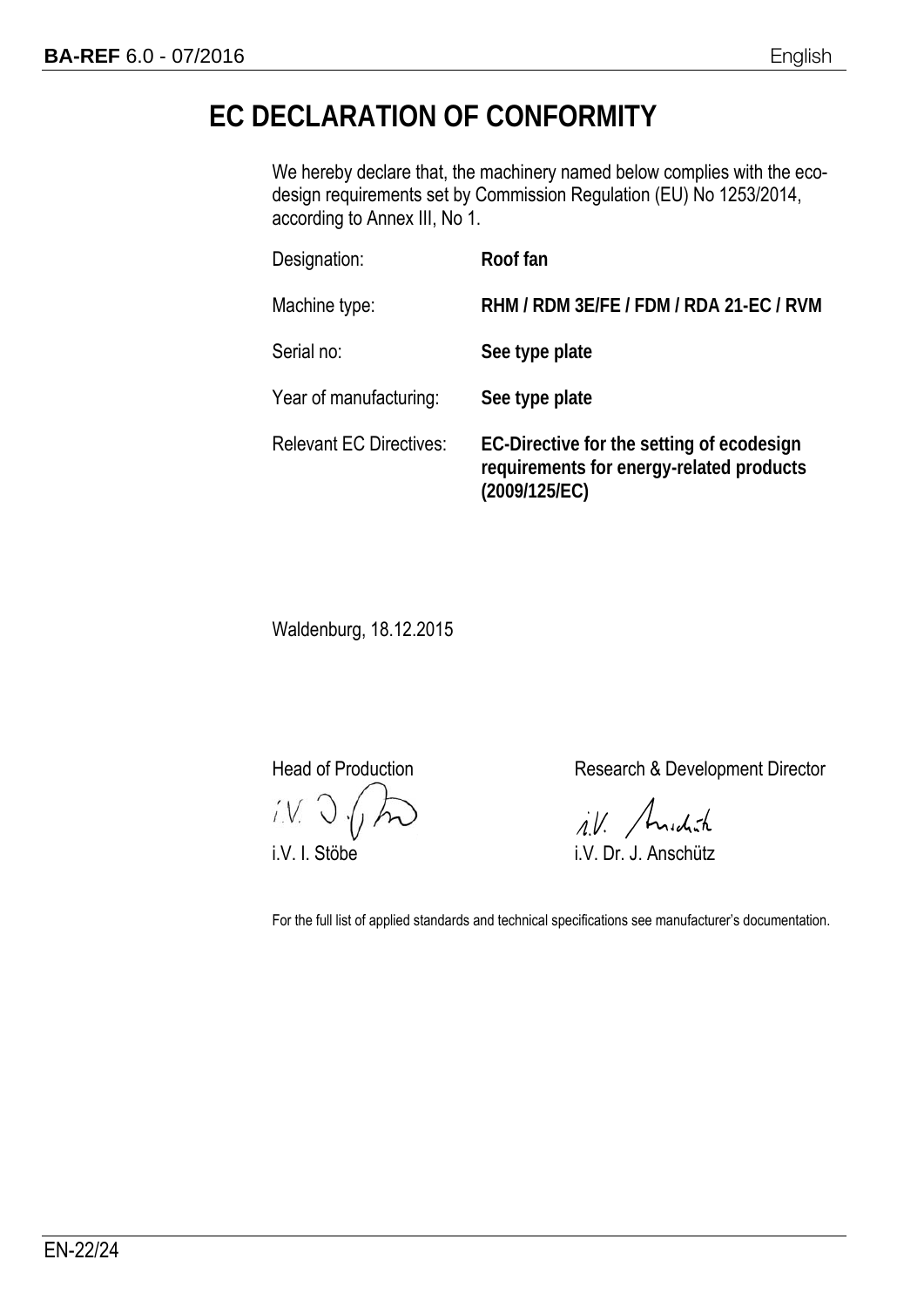### **EU DECLARATION OF CONFORMITY**

to EU- Directive of Electromagnetic Compatibility (2014/30/EU)

Herewith we declare that the machinery designated below, on the basis of its design and construction in the form brought onto the market by us is in accordance with the relevant safety and health requirements of the EU Council Directive as mentioned below.

If alterations are made to the machinery without prior consultations with us, this declaration becomes invalid.

Designation: **Roof fan** 

Machine type: **RDM 3E/FE** 

Serial no: **See type plate** 

Year of manufacturing: **See type plate** 

Relevant EU Directives: **EU-Directive of Electromagnetic Compatibility (2014/30/EU)** 

Applied harmonized standards, in particular:

**RDM 3E/FE - BI/4P/4F/6P: DIN EN 60204-1, DIN EN 61800-3 DIN EN 61000-3-12, DIN EN 61000-3-2** 

Waldenburg, 20.04.2016

Head of Production **Research & Development Director** 

ill. Andráh

i.V. I. Stöbe i.V. Dr. J. Anschütz

For the full list of applied standards and technical specifications see manufacturer's documentation.